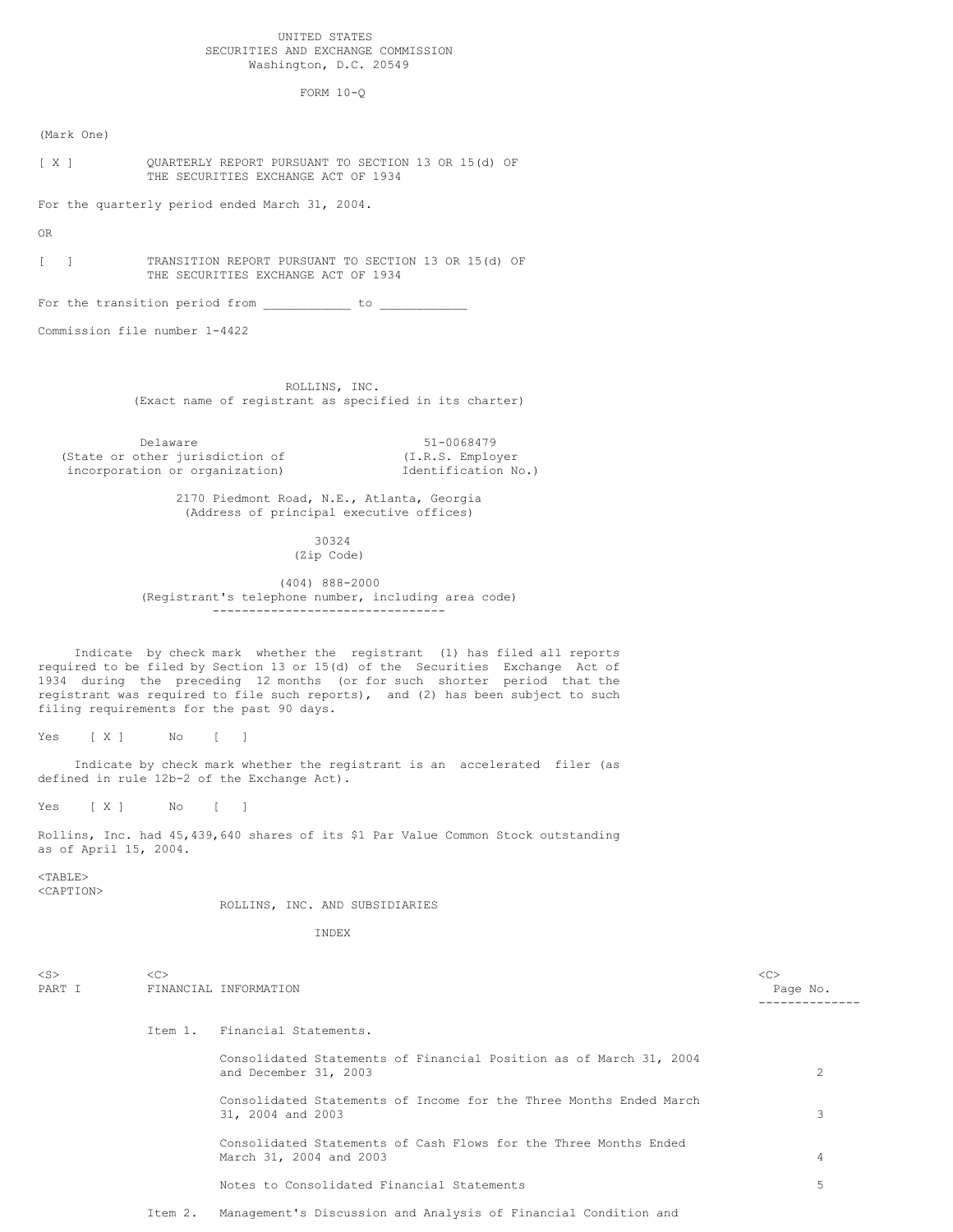|                                 |                   | Results of Operations.                                      | 10 <sup>°</sup> |
|---------------------------------|-------------------|-------------------------------------------------------------|-----------------|
|                                 | Item 3.           | Ouantitative and Oualitative Disclosures About Market Risk. | 14              |
|                                 | Item 4.           | Controls and Procedures.                                    | 15              |
| PART II                         | OTHER INFORMATION |                                                             |                 |
|                                 | Item 1.           | Legal Proceedings.                                          | 16              |
|                                 | Item 6.           | Exhibits and Reports on Form 8-K.                           | 16              |
| SIGNATURES<br>$\langle$ /TABLE> |                   |                                                             | 18              |

 $\langle$ TAB PART I FINANCIAL INFORMATION Item 1. Financial Statements.

 $<$ TABLE> <CAPTION>

PART

## ROLLINS, INC. AND SUBSIDIARIES CONSOLIDATED STATEMENTS OF FINANCIAL POSITION (in thousands except share and per share data)

|             |                                                                           | March 31,<br>2004<br>-------------------- |                                 |    | December 31,<br>2003<br>________________ |  |
|-------------|---------------------------------------------------------------------------|-------------------------------------------|---------------------------------|----|------------------------------------------|--|
| $<$ S $>$   |                                                                           | <<                                        | (Unaudited)                     | << |                                          |  |
| ASSETS      | Cash and Short-Term Investments                                           | S                                         | $97,888$ \$                     |    | 59,540                                   |  |
|             | Marketable Securities<br>Trade Receivables, Net of Allowance for Doubtful |                                           | $- - -$                         |    | 21,866                                   |  |
|             | Accounts of \$3,805 and \$4,616, respectively                             |                                           | 45,549                          |    | 48,471                                   |  |
|             | Materials and Supplies                                                    |                                           | 10,147                          |    | 9,837                                    |  |
|             | Deferred Income Taxes                                                     |                                           | 20,580                          |    | 23,243                                   |  |
|             | Other Current Assets                                                      |                                           | 10,092                          |    | 7,414                                    |  |
|             | Current Assets                                                            |                                           | 184,256                         |    | 170,371                                  |  |
|             | Equipment and Property, Net                                               |                                           | 34,618                          |    | 35,836                                   |  |
|             | Goodwill                                                                  |                                           | 72,521                          |    | 72,498                                   |  |
|             | Customer Contracts and Other Intangible Assets                            |                                           | 28,924                          |    | 30,333                                   |  |
|             | Deferred Income Taxes                                                     |                                           | 17,287                          |    | 15,902                                   |  |
|             | Other Assets                                                              |                                           | 25,350<br>--------------------- |    | 24,964<br>__________________             |  |
|             | Total Assets                                                              |                                           | 362,956                         |    | $\sin 349.904$                           |  |
| LIABILITIES | Accounts Payable                                                          | \$                                        | $15,325$ \$                     |    | 12,290                                   |  |
|             | Accrued Insurance                                                         |                                           | 13,050                          |    |                                          |  |
|             | Accrued Payroll                                                           |                                           | 26,913                          |    | 13,050<br>31,019                         |  |
|             | Unearned Revenue                                                          |                                           | 50,702                          |    | 46,007                                   |  |
|             | Accrual for Termite Contracts                                             |                                           | 21,500                          |    | 21,500                                   |  |
|             | Other Current Liabilities                                                 |                                           | 23,983<br>--------------------  |    | 21,156<br>------------------             |  |
|             | Current Liabilities                                                       |                                           | 151,473                         |    | 145,022                                  |  |
|             | Accrued Insurance, Less Current Portion                                   |                                           | 24,764                          |    | 26,024                                   |  |
|             | Accrual for Termite Contracts, Less Current Portion                       |                                           | 22,135                          |    | 22,373                                   |  |
|             | Long-Term Accrued Liabilities                                             |                                           | 16,741<br>_____________________ |    | 17,711<br>17,711                         |  |
|             | Total Liabilities                                                         |                                           | 215, 113                        |    | 211,130<br>______________                |  |
|             | Commitments and Contingencies                                             |                                           |                                 |    |                                          |  |
|             | STOCKHOLDERS' EQUITY                                                      |                                           |                                 |    |                                          |  |
|             | Common Stock, par value \$1 per share; 99,500,000                         |                                           |                                 |    |                                          |  |
|             | shares authorized; 45,399,280 and 45,156,674                              |                                           |                                 |    |                                          |  |
|             | shares issued and outstanding, respectively                               |                                           | 45,399                          |    | 45,157                                   |  |
|             | Additional Paid-In Capital                                                |                                           | 7,025                           |    | 4,408                                    |  |
|             | Accumulated Other Comprehensive Loss                                      |                                           | (300)                           |    | (314)                                    |  |
|             | Retained Earnings                                                         |                                           | 95,719                          |    | 89,523                                   |  |

-------------------- ------------------ Total Liabilities and Stockholders' Equity ==================== ==================

Total Stockholders' Equity 147,843 138,774

-------------------- ------------------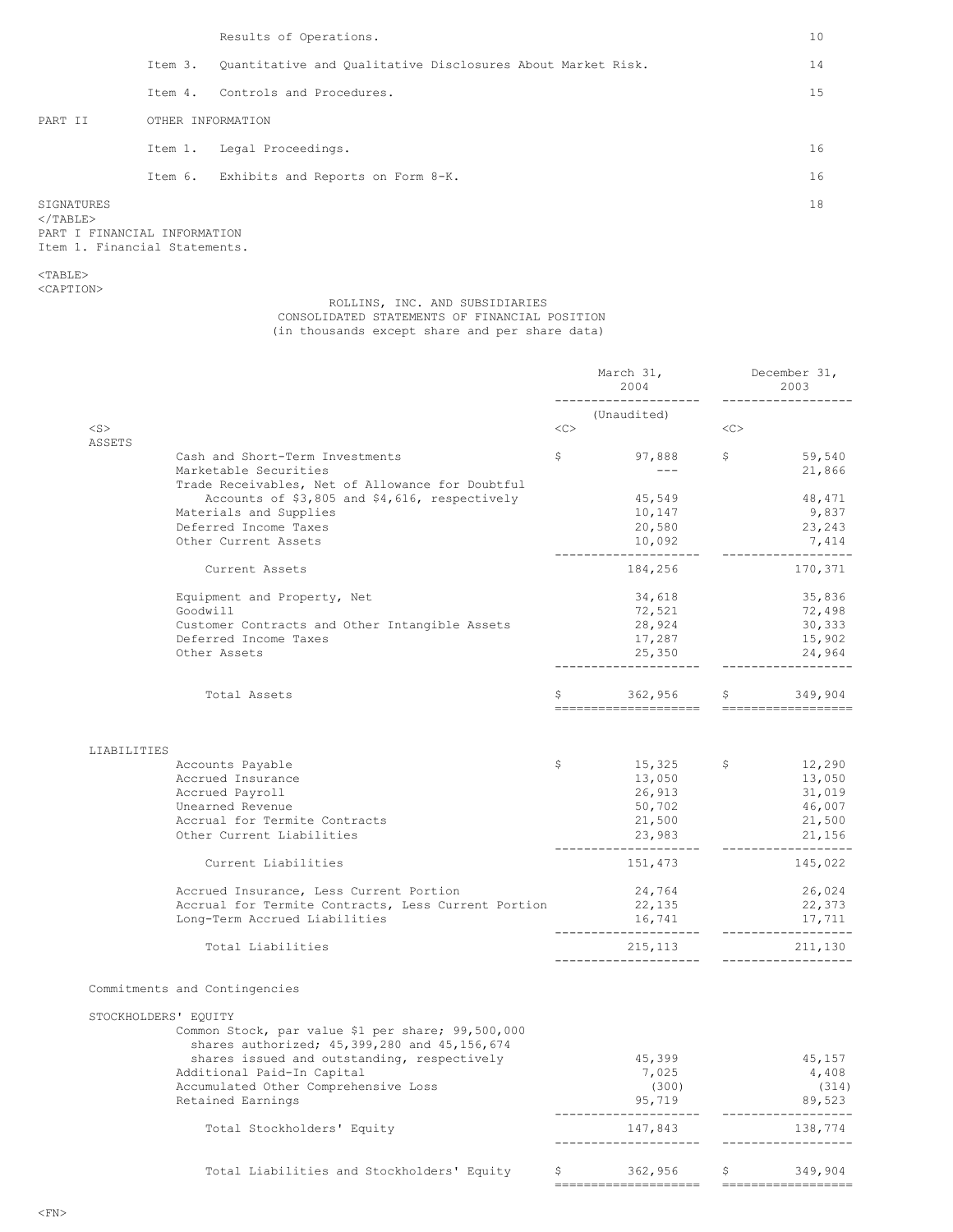2 ROLLINS, INC. AND SUBSIDIARIES CONSOLIDATED STATEMENTS OF INCOME (in thousands except per share data) (Unaudited)

|                                                                                                                                                                         | Three Months Ended<br>March 31, |                                                                       |    |                                          |  |
|-------------------------------------------------------------------------------------------------------------------------------------------------------------------------|---------------------------------|-----------------------------------------------------------------------|----|------------------------------------------|--|
|                                                                                                                                                                         | 2004                            |                                                                       |    | 2003                                     |  |
| <b>REVENUES</b><br>Customer Services                                                                                                                                    | \$                              |                                                                       |    | 158,692 \$ 155,122                       |  |
| COSTS AND EXPENSES<br>Cost of Services Provided<br>Depreciation and Amortization<br>Sales, General & Administrative<br>(Gain)/Loss on Sale of Assets<br>Interest Income |                                 | 85,357<br>4,657<br>54,175<br>$\overline{1}$<br>(150)<br>------------- |    | 83,926<br>5,156<br>54,376<br>(2)<br>(66) |  |
|                                                                                                                                                                         |                                 | 144,040                                                               |    | 143,390<br>----------------              |  |
| INCOME BEFORE INCOME TAXES                                                                                                                                              |                                 | 14,652                                                                |    | 11,732                                   |  |
| PROVISION FOR INCOME TAXES<br>Current<br>Deferred                                                                                                                       |                                 | 4,661<br>1,273                                                        |    | 3,463<br>995                             |  |
| NET INCOME                                                                                                                                                              | Ś                               | 5,934<br>_________________<br>8,718<br>----------------               | S. | 4,458<br>7,274                           |  |
| EARNINGS PER SHARE - BASIC                                                                                                                                              | Ś                               | 0.19<br>===========                                                   | S  | 0.16                                     |  |
| EARNINGS PER SHARE - DILUTED                                                                                                                                            | \$                              | $0.19 \quad \text{S} \quad 0.16$<br>------------                      |    |                                          |  |
| Average Shares Outstanding---Basic                                                                                                                                      |                                 | 45,298                                                                |    | 44,912                                   |  |
| Average Shares Outstanding---Diluted                                                                                                                                    |                                 | 46,643                                                                |    | 46,110                                   |  |
| DIVIDENDS PER SHARE                                                                                                                                                     | \$                              | 0.06                                                                  | \$ | 0.05                                     |  |

The accompanying notes are an integral part of these consolidated financial statements.

<TABLE> <CAPTION> 3

ROLLINS, INC. AND SUBSIDIARIES CONSOLIDATED STATEMENTS OF CASH FLOWS (in thousands) (Unaudited)

|                                            |      | Three Months Ended<br>March 31, |
|--------------------------------------------|------|---------------------------------|
|                                            | 2004 |                                 |
| 2003                                       |      |                                 |
|                                            |      |                                 |
| $<$ S $>$                                  | <<   | $<$ C>                          |
| OPERATING ACTIVITIES                       |      |                                 |
| Net Income<br>7,274                        | \$   | \$<br>8,718                     |
| Adjustments to Reconcile Net Income to Net |      |                                 |
| Cash Provided by Operating Activities:     |      |                                 |
| Depreciation and Amortization              |      | 4,657                           |
| 5,156                                      |      |                                 |
| Deferred Income Taxes                      |      | 1,273                           |
| 1,009<br>Other, Net                        |      | 64                              |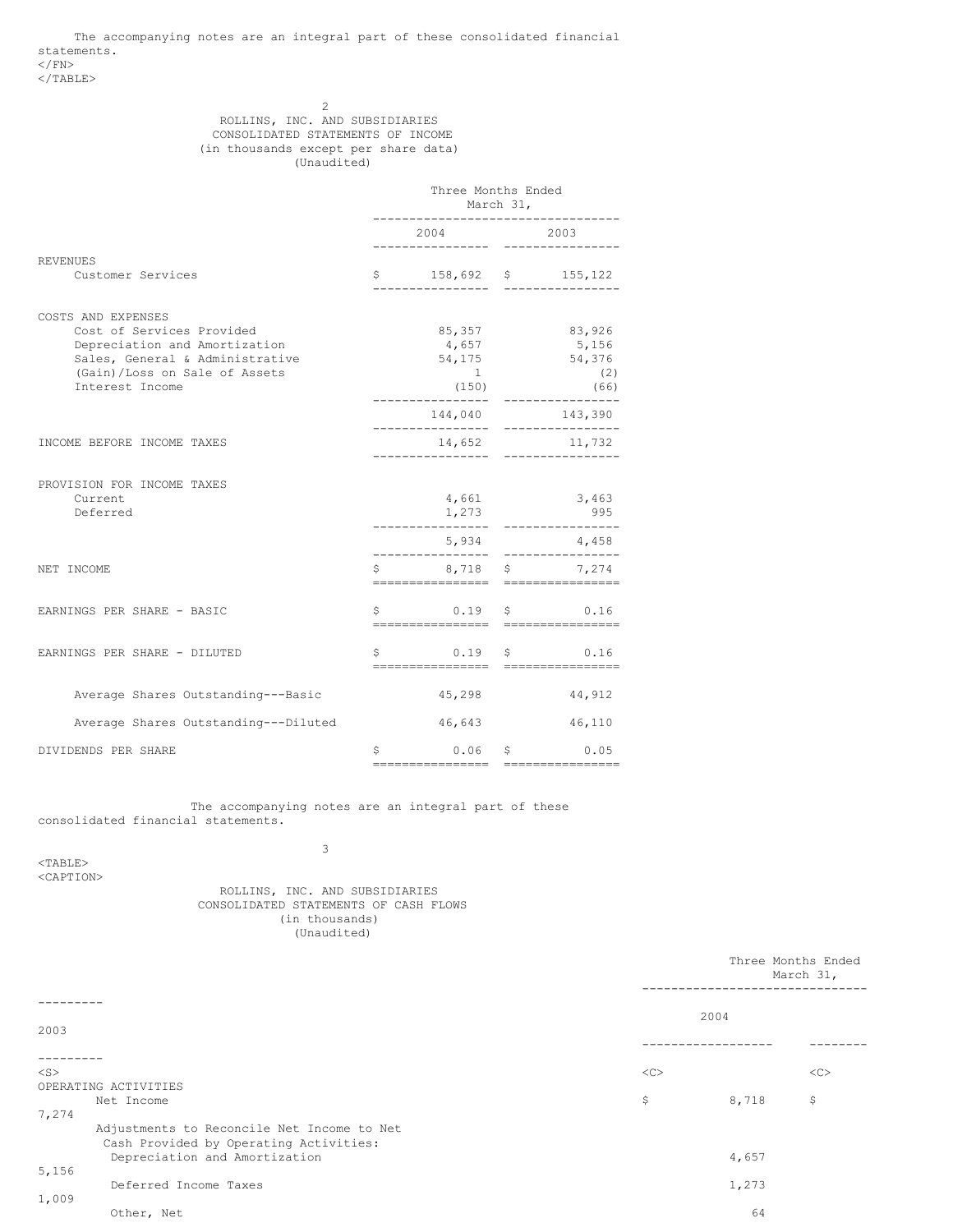| 35                   |                                                                       |                                     |                   |
|----------------------|-----------------------------------------------------------------------|-------------------------------------|-------------------|
|                      | (Increase) Decrease in Assets:<br>Trade Receivables                   | 2,873                               |                   |
| 495                  | Materials and Supplies                                                | (310)                               |                   |
| (526)                | Other Current Assets                                                  | (2, 678)                            |                   |
| (2, 063)             | Other Non-Current Assets                                              | (446)                               |                   |
| 44                   | Increase (Decrease) in Liabilities:                                   |                                     |                   |
| 2,787                | Accounts Payable and Accrued Expenses                                 | 3,761                               |                   |
| 2,989                | Unearned Revenue                                                      | 4,694                               |                   |
| 9                    | Accrued Insurance                                                     | (1, 261)                            |                   |
| 997                  | Accrual for Termite Contracts                                         | (238)                               |                   |
| (52)                 | Long-Term Accrued Liabilities                                         | (917)                               |                   |
| ---------            |                                                                       | ------------------                  |                   |
|                      | Net Cash Provided by Operating Activities                             | 20,190                              |                   |
| 18,154               |                                                                       | ----------------                    |                   |
| $------------$       |                                                                       |                                     |                   |
|                      | INVESTING ACTIVITIES<br>Sale/(Purchase) of Marketable Securities, Net | 21,866                              |                   |
| $---$                | Purchases of Equipment and Property                                   | (1, 739)                            |                   |
| (961)                | Acquisition of Companies                                              | (158)                               |                   |
| (385)                |                                                                       | ------------------                  | --------          |
| ---------            |                                                                       |                                     |                   |
|                      | Net Cash Provided by (Used in) Investing Activities                   | 19,969                              |                   |
| (1, 346)<br>-------- |                                                                       | ------------------                  |                   |
|                      |                                                                       |                                     |                   |
|                      | FINANCING ACTIVITIES<br>Dividends Paid                                | (2, 718)                            |                   |
| (2, 247)             | Other                                                                 | 907                                 |                   |
| 1,475                |                                                                       | ------------------                  |                   |
| ---------            |                                                                       |                                     |                   |
| (772)                | Net Cash Used in Financing Activities                                 | (1, 811)                            |                   |
| ---------            |                                                                       | . _ _ _ _ _ _ _ _ _ _ _ _ _ _ _ _ _ |                   |
|                      | Net Increase in Cash and Short-Term Investments                       | 38,348                              |                   |
| 16,036               | Cash and Short-Term Investments At Beginning of Period                | 59,540                              |                   |
| 38,315               |                                                                       | ------------------                  | $- - - - - - - -$ |
| $------------$       | Cash and Short-Term Investments At End of Period                      | \$<br>97,888                        | \$                |
| 54,351               |                                                                       | ===================                 |                   |
|                      | =================                                                     |                                     |                   |

 ${ <\hspace{-1.5pt}{\rm FN} \hspace{-1.5pt}>}$ 

The accompanying notes are an integral part of these consolidated financial statements.  $\rm  FN>$  $<$ /TABLE>

> 4 ROLLINS, INC. AND SUBSIDIARIES NOTES TO CONSOLIDATED FINANCIAL STATEMENTS (Unaudited)

NOTE 1. BASIS OF PREPARATION AND OTHER

Basis of Preparation--The consolidated financial statements included herein have been prepared by Rollins, Inc. (the "Company"), without audit, pursuant to the rules and regulations of the Securities and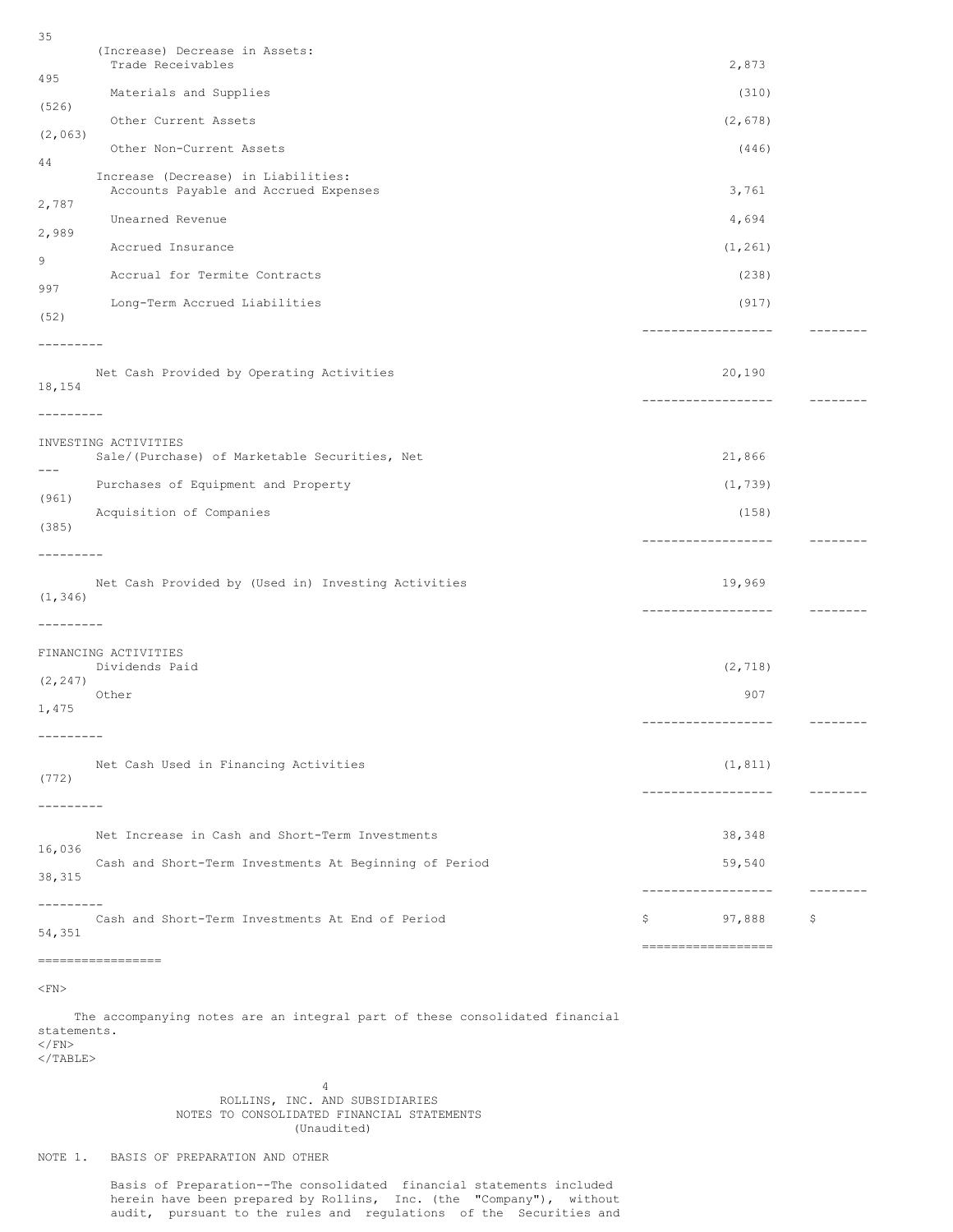Exchange Commission applicable to quarterly reporting on Form 10-Q. These consolidated financial statements have been prepared in accordance with Statement of Financial Accounting Standard No. 94, Consolidation of All Majority-Owned Subsidiaries ("SFAS 94") and Rule 3A-02(a) of Regulation S-X. In accordance with SFAS 94 and with Rule 3A-02(a) of Regulation S-X, the Company's policy is to consolidate all subsidiaries and investees where it has voting control. The Company does not have any subsidiaries or investees where it has less than a 100% equity interest or less than 100% voting control, nor does it have any interest in other investees, joint ventures, or other entities that require consolidation.

Footnote disclosures normally included in financial statements prepared in accordance with accounting principles generally accepted in the United States have been condensed or omitted pursuant to such rules and regulations. These consolidated financial statements should be read in conjunction with the financial statements and related notes contained in the Company's annual report on Form 10-K for the year ended December 31, 2003.

In the opinion of management, the consolidated financial statements included herein contain all adjustments, consisting of a normal recurring nature, necessary to present fairly the financial position of the Company as of March 31, 2004 and December 31, 2003, and the results of its operations and cash flows for the three months ended March 31, 2004 and 2003. Operating results for the three months ended March 31, 2004 are not necessarily indicative of the results that may be expected for the year ending December 31, 2004.

The Company has only one reportable segment, its pest and termite control business. The Company's results of operations and its financial condition are not reliant upon any single customer or a few customers or the Company's foreign operations.

Estimates Used in the Preparation of Consolidated Financial Statements--The preparation of the consolidated financial statements in conformity with accounting principles generally accepted in the United States requires Management to make estimates and assumptions that affect the amounts reported in the accompanying notes and financial statements. Actual results could differ from those estimates.

Cash and Short-Term Investments--The Company considers all investments with a maturity of three months or less to be cash equivalents. Short-term investments are stated at cost, which approximates fair market value.

Marketable Securities--From time to time, the Company maintains investments held by several large, well-capitalized financial institutions. The Company's investment policy does not allow investment in any securities rated less than "investment grade" by national rating services.

Management determines the appropriate classification of debt securities at the time of purchase and re-evaluates such designations as of each balance sheet date. Debt securities are classified as available-for-sale because the Company does not have the intent to hold the securities to maturity. Available-for-sale securities are stated at their fair values, with the unrealized gains and losses, net of tax, reported as a separate component of stockholders' equity. Realized gains and losses and declines in value judged to be other than temporary on available-for-sale securities are included in interest income. In the first quarter of 2004, the Company sold the balance of its marketable securities, the proceeds of which will be used to pay for the Western Industries, Inc. acquisition scheduled to be completed in the second quarter of 2004. The cost of securities sold is based on the specific identification method. Interest and dividends on securities classified as available-for-sale are included in interest income. The Company's marketable securities generally consist of United States government, corporate and municipal debt securities.

Comprehensive Income (Loss)--Other Comprehensive Income (Loss) results from foreign currency translations and unrealized loss on marketable securities.

New Accounting Standards--In December 2002, the FASB issued Interpretation No. 46, Consolidation of Variable Interest Entities ("FIN 46"). The Interpretation requires that a variable interest entity be consolidated by a company if that company is subject to a majority of the risk of loss from the variable interest entity's

5

activities or entitled to receive a majority of the entity's residual returns or both. The consolidation requirements of FIN 46 are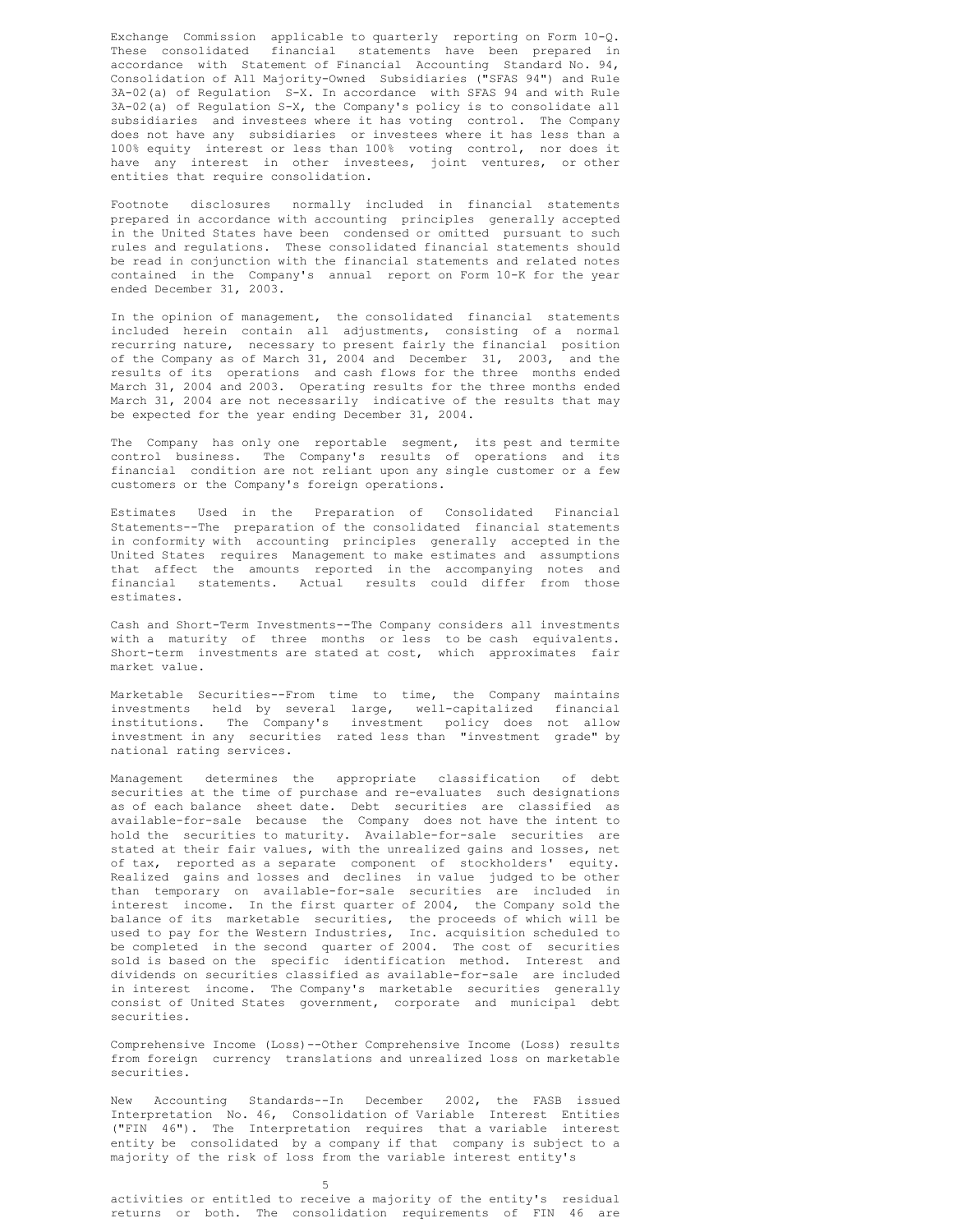effective for all variable interest entities created or acquired after January 31, 2003. In December 2003, the Financial Accounting Standards Board issued a revision to FIN 46 referred to as Interpretation No. 46 (R). Among other provisions, the revision extended the adoption date of FIN 46 (R) to the first quarter of 2004 for variable interest entities created prior to February 1, 2003. During 2003, the Company adopted FIN 46 with respect to variable interest entities created after January 31, 2003. The Company adopted FIN 46 (R) in the first quarter of 2004 for variable interest entities created prior to February 1, 2003. The adoption did not have a significant effect on the Company's financial position or results of operations.

Franchising Program--Orkin has 45 franchises as of March 31, 2004, including international franchises in Mexico, established in 2000, and Panama, established in 2003. Transactions with franchises involve sales of customer contracts to establish new franchises, initial franchise fees and royalties. The customer contracts and initial franchise fees are typically sold for a combination of cash and notes due over periods ranging up to 5 years. As of March 31, 2004 and 2003, notes receivable from franchises aggregated \$4.5 million and \$4.0 million, respectively. The Company recognizes gains from the sale of customer contracts at the time they are sold to franchises and collection on the notes is reasonably assured, which amounted to approximately \$0.9 million in the first quarter of 2004 compared to \$1.6 million in first quarter of 2003, and are included as revenues in the accompanying Consolidated Statements of Income. Initial franchise fees are deferred for the duration of the initial contract period and are included as unearned revenue in the Consolidated Statements of Financial Position. Deferred franchise fees amounted to \$1.5 million and \$1.3 million at March 31, 2004 and 2003, respectively. Royalties from franchises are accrued and recognized as revenues as earned on a monthly basis. Revenues from royalties were \$0.4 million in the first quarter of 2004 compared to \$0.2 million in the first quarter of 2003. The Company's maximum exposure to loss relating to the franchises aggregate \$3.0 million and \$2.7 million at March 31, 2004 and 2003, respectively.

Fair Value of Financial Instruments--The Company's financial instruments consist of cash, short-term investments, marketable securities, trade and notes receivables, accounts payable and other short-term liabilities. The carrying amounts of these financial instruments approximate their fair values.

Reclassifications--Certain amounts for prior periods have been reclassified to conform with the current period consolidated financial statement presentation. Such reclassifications had no effect on previously reported net income.

Seasonality--The business of the Company is affected by the seasonal nature of the Company's pest and termite control services as evidenced by the following chart.

|                                                                    | Total Net Revenues             |                                            |                                            |  |  |
|--------------------------------------------------------------------|--------------------------------|--------------------------------------------|--------------------------------------------|--|--|
|                                                                    | 2004                           | 2003                                       | 2002                                       |  |  |
| First Ouarter<br>Second Quarter<br>Third Ouarter<br>Fourth Quarter | \$158,692<br>N/A<br>N/A<br>N/A | \$155,122<br>185,105<br>178,262<br>158,524 | \$153,302<br>184,189<br>174,063<br>153,871 |  |  |

## 6

## NOTE 2. EARNINGS PER SHARE

In accordance with SFAS No. 128, Earnings Per Share ("EPS"), the Company presents basic EPS and diluted EPS. Basic EPS is computed on the basis of weighted-average shares outstanding. Diluted EPS is computed on the basis of weighted-average shares outstanding plus common stock options outstanding during the year which, if exercised, would have a dilutive effect on EPS. A reconciliation of the number of weighted-average shares used in computing basic and diluted EPS is as follows:

 $<$ TABLE> <CAPTION>

Three Months Ended March 31, -------------------------- (in thousands except per share data and per share amounts) 2004 2003 ---------------------------------------------------------------------------------------------------- <S> <C> <C>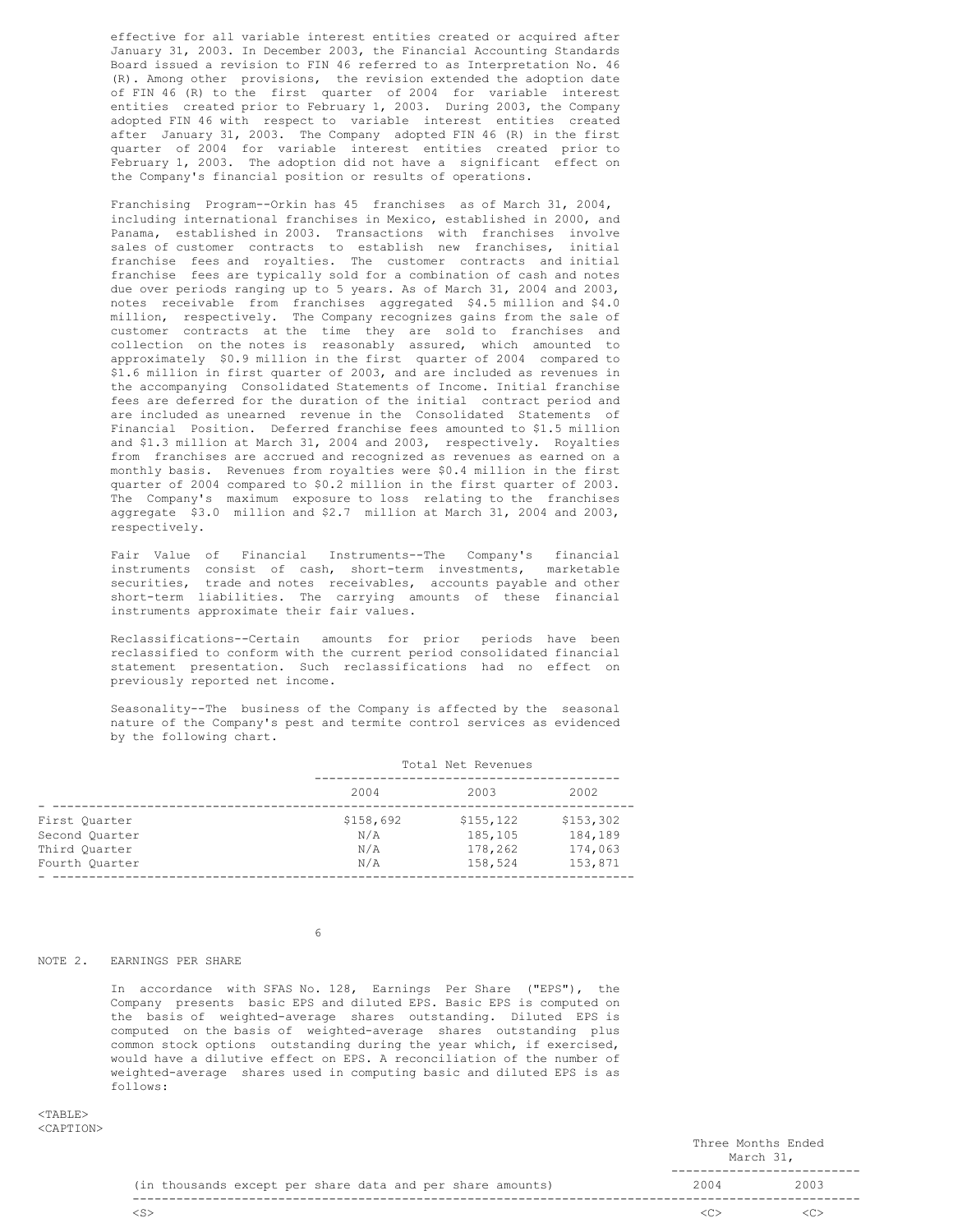| Basic and diluted earnings available to stockholders (numerator): | \$8,718    | \$7,274 |
|-------------------------------------------------------------------|------------|---------|
| Shares (denominator):                                             |            |         |
| Weighted-average shares outstanding                               | 45,298     | 44,912  |
| Effect of Dilutive securities:<br>Employee Stock Options          | 1,345      | 1,198   |
|                                                                   |            |         |
| Adjusted Weighted-Average Shares                                  | 46.643     | 46,110  |
|                                                                   |            |         |
| Per share amounts:                                                |            |         |
| Basic earnings per common share                                   | $S = 0.19$ | \$0.16  |
| Diluted earnings per common share                                 | $S = 0.19$ | \$0.16  |

 $\langle$ /TABLE>

#### NOTE 3. LEGAL PROCEEDINGS

Orkin, one of the Company's subsidiaries, is a named defendant in Helen Cutler and Mary Lewin v. Orkin Exterminating Company, Inc. et al. pending in the District Court of Houston County, Alabama. The plaintiffs in the above mentioned case filed suit in March of 1996 and are seeking monetary damages and injunctive relief for alleged breach of contract arising out of alleged missed or inadequate reinspections. The attorneys for the plaintiffs contend that the case is suitable for a class action and the court has ruled that the plaintiffs would be permitted to pursue a class action lawsuit against Orkin. Orkin believes this case to be without merit and intends to defend itself vigorously at trial. The trial is currently set for June 2004. At this time, the final outcome of the litigation cannot be determined. However, in the opinion of Management, the ultimate resolution of this action will not have a material adverse effect on the Company's financial position, results of operations or liquidity.

Orkin is also a named defendant in Butland et al. v. Orkin Exterminating Company, Inc. et al. pending in the Circuit Court of Hillsborough County, Tampa, Florida. The plaintiffs filed suit in March of 1999 and are seeking monetary damages and injunctive relief. The Court ruled in early April 2002, certifying the class action lawsuit against Orkin. Orkin appealed this ruling to the Florida Second District Court of Appeals which remanded the case back to the trial court for further findings. Orkin believes this case to be without merit and intends to defend itself vigorously through trial, if necessary. At this time, the final outcome of the litigation cannot be determined. However, in the opinion of Management, the ultimate resolution of this action will not have a material adverse effect on the Company's financial position, results of operations or liquidity.

Orkin is involved in certain environmental matters primarily arising in the normal course of business. In the opinion of Management, the Company's liability under any of these matters would not materially affect its financial condition or results of operations.

Additionally, in the normal course of business, Orkin is a defendant in a number of lawsuits, which allege that plaintiffs have been damaged as a result of the rendering of services by Orkin personnel and equipment. Orkin is actively contesting these actions. Some lawsuits have been filed (Ernest W. Warren and Dolores G. Warren et al. v. Orkin Exterminating Company, Inc., et al.; Elizabeth Allen and William Allen et al. v. Rollins, Inc. and Orkin Exterminating Company, Inc.; Francis D. Petsch, et al. v. Orkin Exterminating Company, Inc. et al.; and Bob J. Stevens v. Orkin Exterminating Company, Inc. and Rollins, Inc.) in which the Plaintiffs are seeking certification of a class. The cases originate in Georgia, Florida, and Texas. The Company believes them to be without merit and intends to vigorously contest certification and defend itself through trial, if necessary. In the opinion of Management, the outcome of these actions will not have a material adverse effect on the Company's financial position, results of operations or liquidity.

7

## NOTE 4. STOCKHOLDERS' EQUITY

During the first quarter ended March 31, 2004, approximately 249,000 shares of common stock were issued upon exercise of stock options by employees. As permitted by SFAS No. 123, Accounting for Stock-Based Compensation, the Company accounts for employee stock compensation plans using the intrinsic value method prescribed by Accounting Principles Board Opinion No. 25, Accounting for Stock Issued to Employees. No stock-based employee compensation cost is reflected in net income, as all options granted had an exercise price equal to the market value of the underlying common stock on the date of grant. The following table illustrates the effect on net income and earnings per share if the Company had applied the fair value recognition provisions of FASB Statement No. 123, Accounting for Stock-Based Compensation, to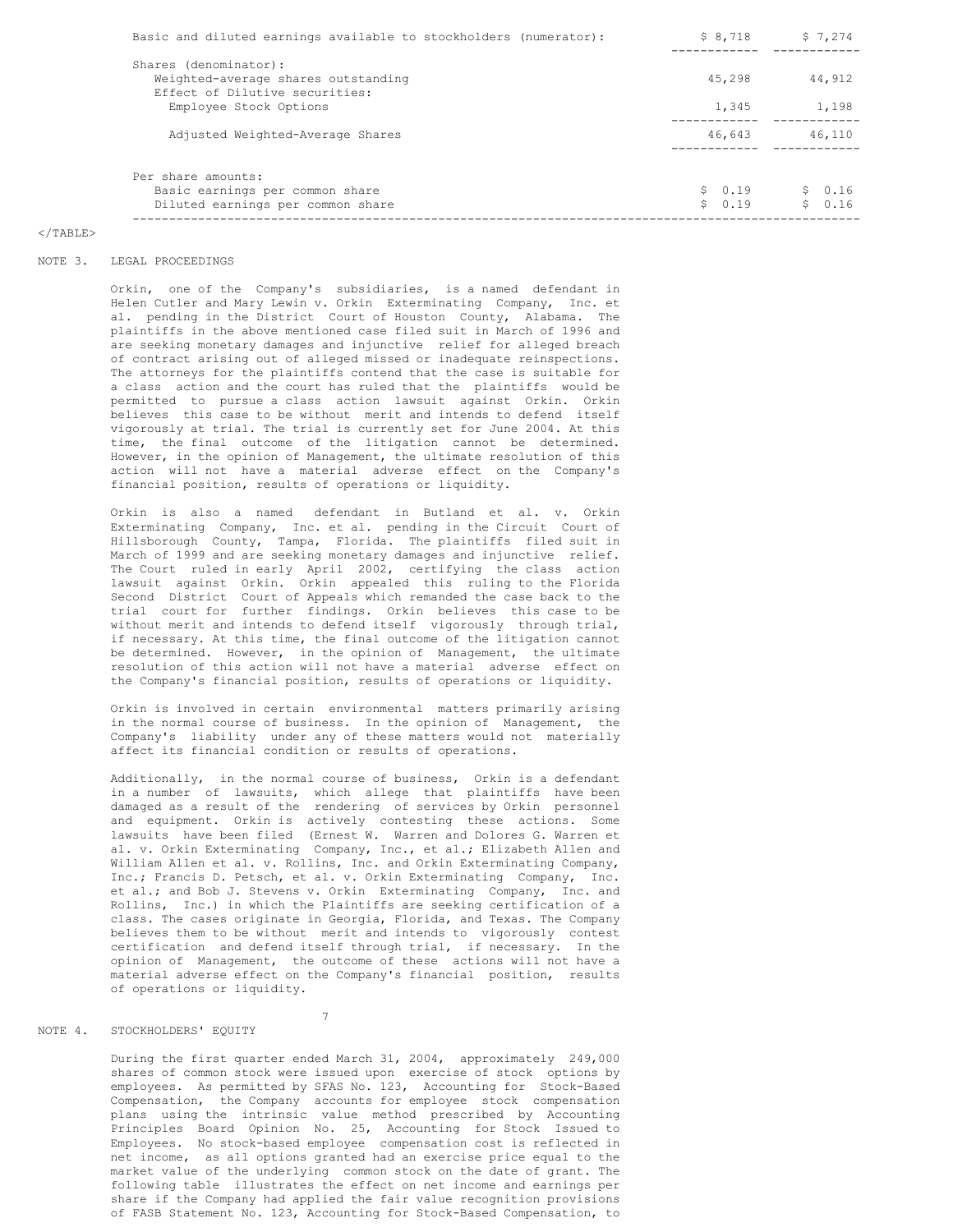|                                                                                                                                                   | Three Months Ended<br>March 31, |                  |
|---------------------------------------------------------------------------------------------------------------------------------------------------|---------------------------------|------------------|
| (in thousands, except per share data)                                                                                                             | 2004 2003                       |                  |
| Net income, as reported<br>Deduct: Total stock-based employee<br>compensation expense determined under<br>fair value based method for all awards, | $$8,718$ $$7,274$               |                  |
| net of related tax effects                                                                                                                        |                                 | $(202)$ (483)    |
| Pro forma net income                                                                                                                              | $$8,516$ $$6,791$               |                  |
| Earnings per share:                                                                                                                               |                                 |                  |
| Basic-as reported<br>Basic-pro forma                                                                                                              | \$0.19<br>\$0.19                | \$0.16<br>\$0.15 |
| Diluted-as reported<br>Diluted-pro forma                                                                                                          | \$0.19<br>Ŝ.<br>0.18            | \$0.16<br>\$0.15 |

## NOTE 5. ACCUMULATED OTHER COMPREHENSIVE LOSS

Accumulated other comprehensive loss consists of the following (in thousands):

# <TABLE>

<CAPTION>

|                                                                                         |    | Minimum<br>Pension<br>Liability | Foreig n<br>Currency<br>Translation |              | Unrealized<br>Loss on<br>Marketable<br>Securities |             |    | Total               |
|-----------------------------------------------------------------------------------------|----|---------------------------------|-------------------------------------|--------------|---------------------------------------------------|-------------|----|---------------------|
| $<$ S $>$<br>Balance at December 31, 2002                                               |    | <<<br>\$(16, 182)               | <<<br>$\mathsf{S}$                  | (765)        | <<<br>$\ddot{\mathsf{S}}$                         |             | << | \$(16, 947)         |
| Change during 2003:<br>Before-tax amount<br>Tax benefit (expense)                       |    | 26,079<br>(9, 897)              |                                     | 842<br>(324) |                                                   | (108)<br>41 |    | 26,813<br>(10, 180) |
|                                                                                         |    | 16,182                          |                                     | 518          |                                                   | (67)        |    | 16,633              |
| Balance at December 31, 2003                                                            | \$ |                                 | $\mathsf{S}$                        | (247)        | \$                                                | (67)        | \$ | (314)               |
| Change during first three months of 2004:<br>Before-tax amount<br>Tax benefit (expense) |    |                                 |                                     | (89)<br>36   |                                                   | 108<br>(41) |    | 19<br>(5)           |
|                                                                                         |    |                                 |                                     | (53)         |                                                   | 67          |    | 14                  |
| Balance at March 31, 2004                                                               | Ś  |                                 | \$                                  | (300)        | \$                                                |             | Ŝ  | (300)               |

</TABLE>

8

## NOTE 6. ACCRUAL FOR TERMITE CONTRACTS

The Company maintains an accrual for termite contracts representing the estimated costs of reapplications, repair claims and associated labor, chemicals, and other costs relative to termite control services performed prior to the balance sheet date. A reconciliation of the beginning and ending balances of the accrual for termite contracts is as follows:

|                                                                                            | Three Months Ended<br>March 31, |                   |  |
|--------------------------------------------------------------------------------------------|---------------------------------|-------------------|--|
| (in thousands)                                                                             | 2004                            | 2003              |  |
| Beginning Balance<br>Current Period Provision<br>Settlements, Claims and Expenditures Made | \$43,873<br>4,532               | \$46,446<br>5,525 |  |
| During the Period                                                                          | (4, 770)                        | (4, 528)          |  |
| Ending Balance                                                                             | \$43,635                        | \$47.443          |  |

## NOTE 7. PENSION AND POST-RETIREMENT BENEFIT PLANS

The following represents the net periodic pension benefit costs and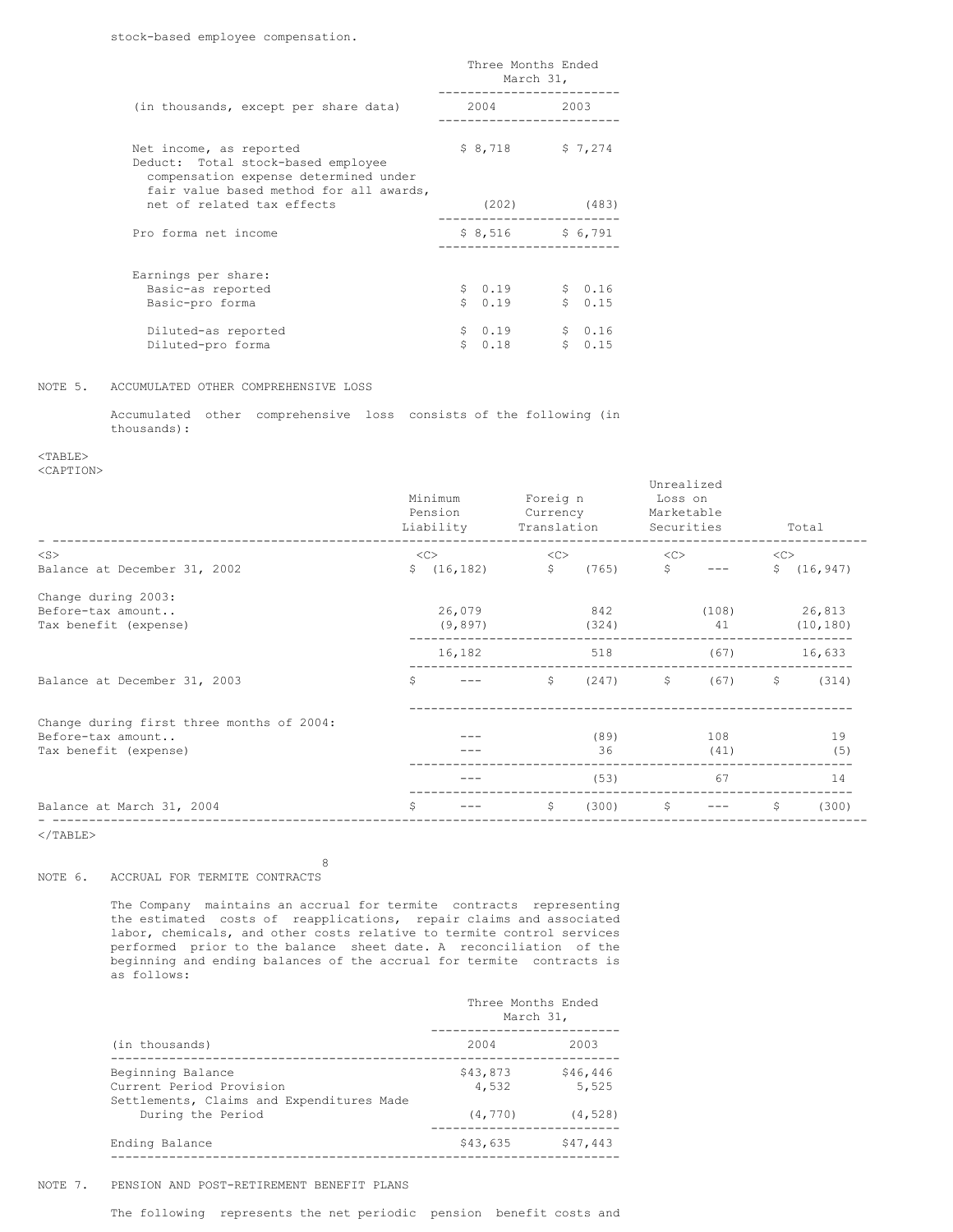#### Components of Net Pension Benefit Cost

|                                                                                                                                       | Tnree Montns Ended<br>March 31,              |                                              |  |  |
|---------------------------------------------------------------------------------------------------------------------------------------|----------------------------------------------|----------------------------------------------|--|--|
| (in thousands)                                                                                                                        | 2004                                         | 2003                                         |  |  |
| Service Cost<br>Interest Cost<br>Expected Return on Plan Assets<br>Amortization of:<br>Prior Service Benefit<br>Unrecognized Net Loss | \$1,297<br>2,074<br>(2, 394)<br>(217)<br>845 | \$1.171<br>1,950<br>(2, 123)<br>(217)<br>506 |  |  |
| Net Periodic Benefit Cost                                                                                                             | \$1,605                                      | \$1.287                                      |  |  |

Three Months Ended

A contribution of \$3.0 million was made to the pension plan in April 2004. The Company expects to contribute an additional \$0.0 to \$3.0 million to the pension plan in 2004.

#### NOTE 8. RELATED PARTY TRANSACTIONS

On April 28, 2004, the Company sold real estate in Okeechobee County, Florida to LOR, Inc., a company controlled by R. Randall Rollins, Chairman of the Board of Rollins, Inc. and Gary W. Rollins, Chief Executive Officer, President and Chief Operating Officer of Rollins, Inc. for \$16.6 million in cash. The sale is expected to result in a net gain after tax ranging from \$0.17 to \$0.19 per share since the real estate has appreciated over approximately 30 years it has been owned by the Company. The real estate is under a lease agreement with annual rentals of \$131,939 that expires June 30, 2007. The Board of Directors, at its quarterly meeting on January 27, 2004, approved the formation of a committee (the "Committee") made up of Messrs. Bill J. Dismuke and James B. Williams, who are independent directors, to evaluate the transaction. The Committee was furnished with full disclosure of the transaction, including independent appraisals, and determined that the terms of the transaction were reasonable and fair to the Company. The Company is also contemplating the sale of two pieces of real estate in Sussex County, Delaware to LOR, Inc. or an entity wholly owned by LOR, Inc. In addition, the Company is contemplating the purchase of real estate located at 2158 Piedmont Road, N.E., Atlanta, Georgia 30324, adjacent to the Company's headquarters, from LOR, Inc.

#### NOTE 9. SUBSEQUENT EVENTS

On March 8, 2004, the Company entered into a definitive agreement to acquire, through a purchase of assets, the pest control business and certain ancillary operations of Western Industries, Inc. ("Western") and its affiliates, including Residex Corporation ("Residex"), Western's distribution business. The aggregate consideration will be paid in a combination of approximately \$95.0 million in cash and short-term investments, on hand as well as \$15.0 million in borrowings from the below mentioned Wachovia Bank NA credit facility, totaling approximately \$110.0 million. The Company is anticipating closing on the purchase in the second

9

quarter of 2004. Shortly following the purchase of Western, the Company anticipates selling Residex, the distribution business of Western. No gain is expected on the sale of Residex.

On April 28, 2004 the Company entered into a \$15.0 million senior unsecured revolving credit facility with Wachovia Bank NA. The entire amount of the credit facility will be used to fund a portion of the Western Industries, Inc. acquisition that the Company anticipates closing on in the second quarter of 2004.

Item 2. Management's Discussion and Analysis of Financial Condition and Results of Operations.

#### Overview

The Company's investment in our new marketing and sales initiatives and continued emphasis on customer retention resulted in revenue growth of 2.3% in the first quarter of 2004 compared to the first quarter of 2003, year-over-year sales growth and further increases in the Company's cash position.

For the first quarter of 2004, the Company had net income of \$8.7 million compared to net income of \$7.3 million in the first quarter of 2003, which represents a 19.9% increase. In addition to the revenue increase of 2.3%, the Company's Cost of Services Provided decreased 0.3 percentage points, as a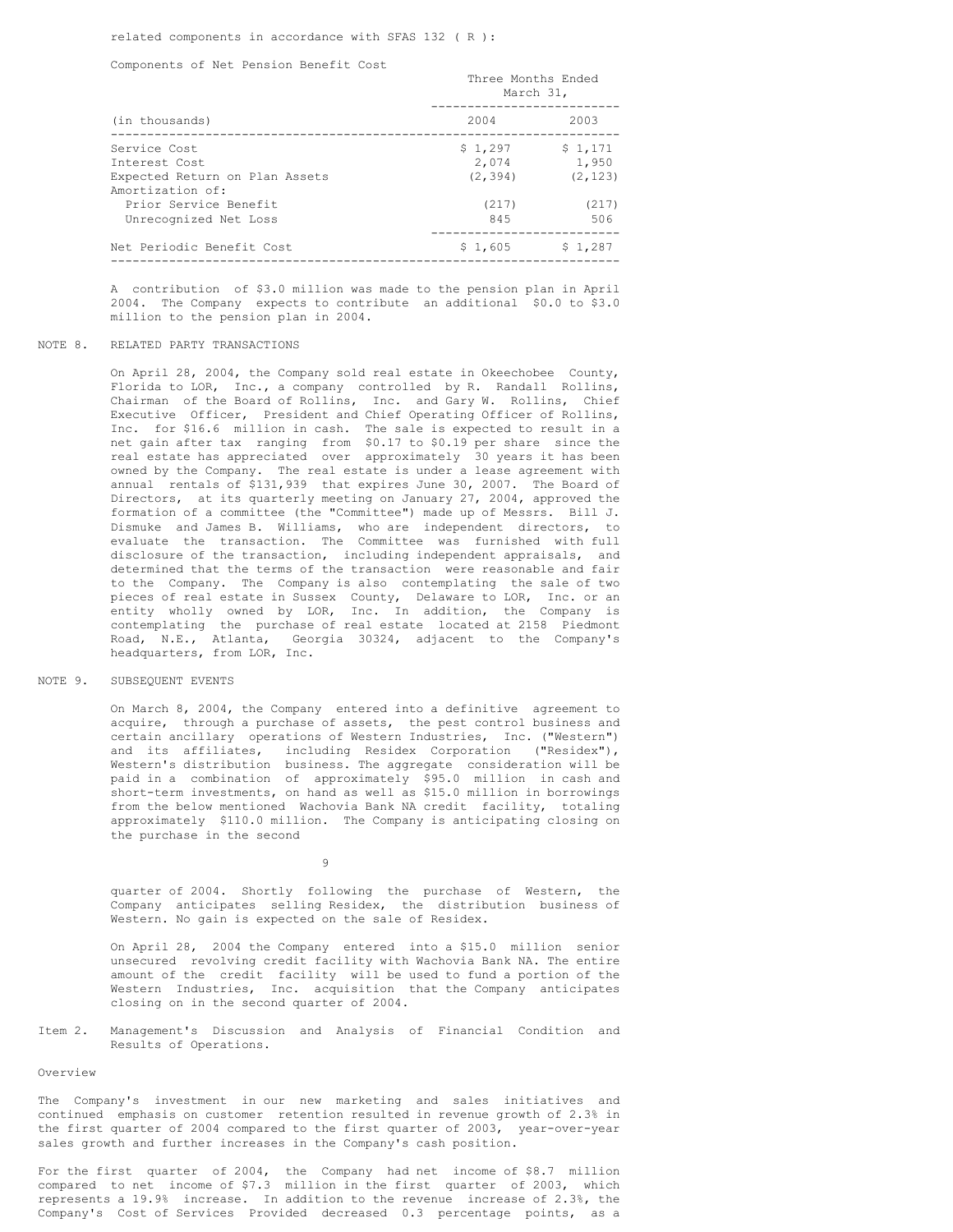percentage of revenues, and the Company achieved an improvement in Sales, General and Administrative expenses of 1.0 percentage point, as a percentage of revenues.

The financial results for the first quarter of 2004 were positively impacted by the continued benefit of our recent service and sales and marketing initiatives, which included every-other-month residential pest control service, Gold Medal premium commercial pest control services, the investment in Business Development Managers for every Orkin division, the Commercial Pest Control Quality Assurance Program, termite directed liquid and baiting treatment, and the creation of or enhancement of regional call centers, which have enabled better accountability over leads and better coordination of scheduling starts for new customers.

A key component of these revenue-generating initiatives is our new Business Development Managers ("BDM"). These managers work closely with Division Vice Presidents and Region Managers to identify specific market opportunities and to develop action plans that specifically meet these situations. As a result, the Company is experiencing increased calls from interested consumers, improved sales productivity and sales gains.

In addition, our Commercial Pest Control Quality Assurance Program is improving the service being provided to our commercial customers and helping the Company build stronger customer relationships. This program clearly defines the Company's service expectations and branches and service technicians are being independently audited against these expectations.

The Company is also gaining brand recognition through its new media plan and advertising plans, in part as a result of a new Creative advertising campaign, and an increase in its national radio advertising. A large portion of the Company's potential customers are highly reachable with radio and it avoids much of the clutter that exists in T.V. advertising today.

An example of building the Orkin brand is the recently forged partnership with the National Science Teachers Association (NSTA), a nationwide organization of educators with over 50,000 members. At the national conference in Atlanta earlier this month, over 950 teachers signed up for an Orkin Man School Presentation and 4,000 Orkin pest identification posters were distributed.

In the summer of 2003, the Company test marketed a mosquito control program in a few U.S. locations and two provinces in Canada, in response to the health risk caused by mosquitoes and the spread of West Nile Virus in North America. The Company is now in the process of expanding this program to ninety-five U.S. branches. Additionally, the Canadian provinces that utilized the mosquito control program last year have renewed their agreements. This is a significant endorsement to the effectiveness of the service. The Company will also be marketing the mosquito program to neighborhood associations in the U.S.

The Company continues to expand its growth through the Orkin franchise program. This program is primarily used in smaller markets where it is currently not economically feasible to locate a conventional Orkin branch. There is a contractual buyback provision at the Company's option with a pre-determined purchase price using a formula applied to revenues of the franchise. There were 45 Company franchises at the end of the first quarter of 2004 compared to 44 at the end of 2003.

10

Results of Operations <TABLE> <CAPTION>

|                                   | Three Months Ended<br>March 31, |                       | % Better/Worse as<br>Compared to Prior Year |  |
|-----------------------------------|---------------------------------|-----------------------|---------------------------------------------|--|
|                                   |                                 |                       |                                             |  |
| (in thousands)                    | 2004                            | 2003                  | 2004                                        |  |
|                                   |                                 |                       |                                             |  |
| $<$ S $>$                         | $<\infty$                       | $<<$ $>$              | $<<$ $>>$                                   |  |
| Revenues                          |                                 | $$158,692$ $$155,122$ | 2.3%                                        |  |
| Cost of Services Provided         |                                 | 85,357 83,926         | (1.7)                                       |  |
| Depreciation and Amortization     |                                 | 4,657 5,156           | 9.7                                         |  |
| Sales, General and Administrative |                                 | 54, 175 54, 376       | 0.4                                         |  |
| (Gain)/Loss on Sale of Assets     | $\overline{1}$                  | (2)                   | (150.0)                                     |  |
| Interest Income                   | (150)                           | (66)                  | 127.3                                       |  |
|                                   |                                 |                       |                                             |  |
| Income Before Income Taxes        |                                 | 14,652 11,732         | 24.9                                        |  |
| Provision for Income Taxes        |                                 | 5,934 4,458           | (33.1)                                      |  |
|                                   |                                 |                       |                                             |  |
| Net Income                        | \$8,718                         | \$7,274               | 19.9%                                       |  |

 $\langle$ /TABLE> Revenues for the quarter ended March 31, 2004 increased to \$158.7 million, an increase of \$3.6 million or 2.3% from last year's first quarter revenues of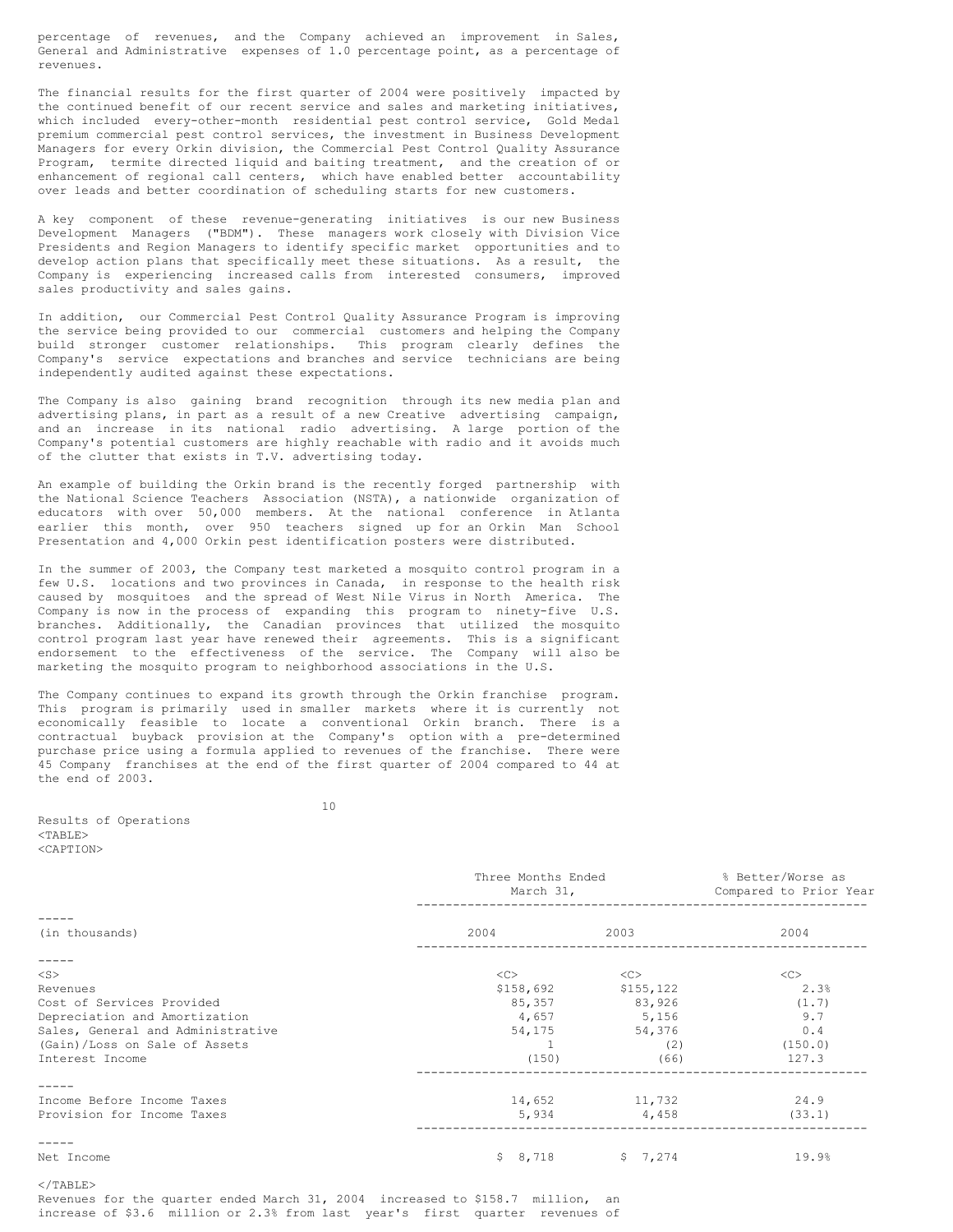\$155.1 million. The Company deferred \$1.8 million more in termite renewals received in March this year than in previous year's first quarter. Refinements in systems and reporting have allowed the Company to more accurately match specific cash receipts against the renewal period to which they apply. Consequently, termite revenues declined slightly. April is traditionally one of the largest completions months for termite sales and many people pay their annual renewals in the following March. As a result, certain termite renewal revenue that was received in the first quarter of 2004 has been deferred until the second quarter of 2004 at which time the renewal anniversary will occur. This refinement will have no impact over the course of the year, but delays recognition of some revenue to a later quarter. Every-other-month service, our primary residential pest control service offering, continues to grow in importance, comprising 55.3% of our residential pest control customer base at March 31, 2004. The Company's largest growth for the first quarter of 2004 was in the Company's commercial pest control business which exceeded 7.0%, while modest growth was achieved in residential pest control. The Company's foreign operations accounted for approximately 6% of total first quarter revenues of 2004 compared to approximately 5% in the first quarter of 2003.

The business of the Company is affected by the seasonal nature of the Company's pest and termite control services as evidenced by the following chart.

|                                                  | Total Net Revenues      |                                 |                                 |
|--------------------------------------------------|-------------------------|---------------------------------|---------------------------------|
|                                                  | 2004                    | 2003                            | 2002                            |
| First Quarter<br>Second Ouarter<br>Third Ouarter | \$158,692<br>N/A<br>N/A | \$155,122<br>185,105<br>178,262 | \$153,302<br>184,189<br>174,063 |
| Fourth Ouarter                                   | N/A                     | 158,524                         | 153,871                         |

Cost of Services Provided for the first quarter ended March 31, 2004 increased \$1.4 million or 1.7%, although the expense expressed as a percentage of revenues decreased by 0.3 percentage points, representing 53.8% of revenues for the first quarter 2004 compared to 54.1% of revenues in the prior year first quarter. The dollar increase was mainly due to higher expenses for personnel related costs and materials and supplies partially offset by lower insurance and claims.

Sales, General and Administrative for the first quarter ended March 31, 2004 decreased \$201,000 or 0.4% and, as a percentage of revenues, improved by 1.0 percentage point or 2.8%, averaging 34.1% of total revenues compared to 35.1% for the prior year quarter. The improvement for the quarter was mainly a result of a change in the period over which the summer sales program is expensed. Outside sales commissions for the summer sales program are now expensed over the selling period, whereas they were formerly amortized over a twelve month period. This policy change started in the fourth quarter of 2003.

Depreciation and Amortization expenses for the quarter ended March 31, 2004 were \$499,000 or 9.7% lower than the prior year quarter. The decrease was due to lower capital spending and certain technology assets becoming fully depreciated in the last twelve months.

The Company's tax provision of \$5.9 million for the first quarter ended March 31, 2004 reflects increased pre-tax income over the prior year period and an increase in the effective tax rate. The effective tax rate was 40.5% for the first quarter ended March 31, 2004, up from 38.0% for the first quarter ended March 31, 2003. The increase reflects increases in the Company's effective state income tax rate, as well as the impact of permanent differences associated with the Company's Canadian operations.

# 11

Critical Accounting Policies

We view critical accounting policies to be those policies that are very important to the portrayal of our financial condition and results of operations, and that require Management's most difficult, complex or subjective judgments. The circumstances that make these judgments difficult or complex relate to the need for Management to make estimates about the effect of matters that are inherently uncertain. We believe our critical accounting policies to be as follows:

Accrual for Termite Contracts--The Company maintains an accrual for termite contracts representing the estimated costs of reapplications, repair claims, associated labor and chemicals, settlements, awards and other costs relative to termite control services performed prior to the balance sheet date. The Company contracts an independent third party actuary on an annual basis to provide the Company an estimate of the liability based upon historical claims information for the largest portion of the accrual. In addition, Management estimates and accrues for costs outside the scope of the actuarial study including the estimated costs of retreatments, representing costs to be incurred that are estimatable at the balance sheet date, as well as liability and costs associated with claims in litigation. The actuarial study and historical experience are major considerations in determining the accrual balance, along with Management's knowledge of changes in business practices, contract changes, ongoing claims,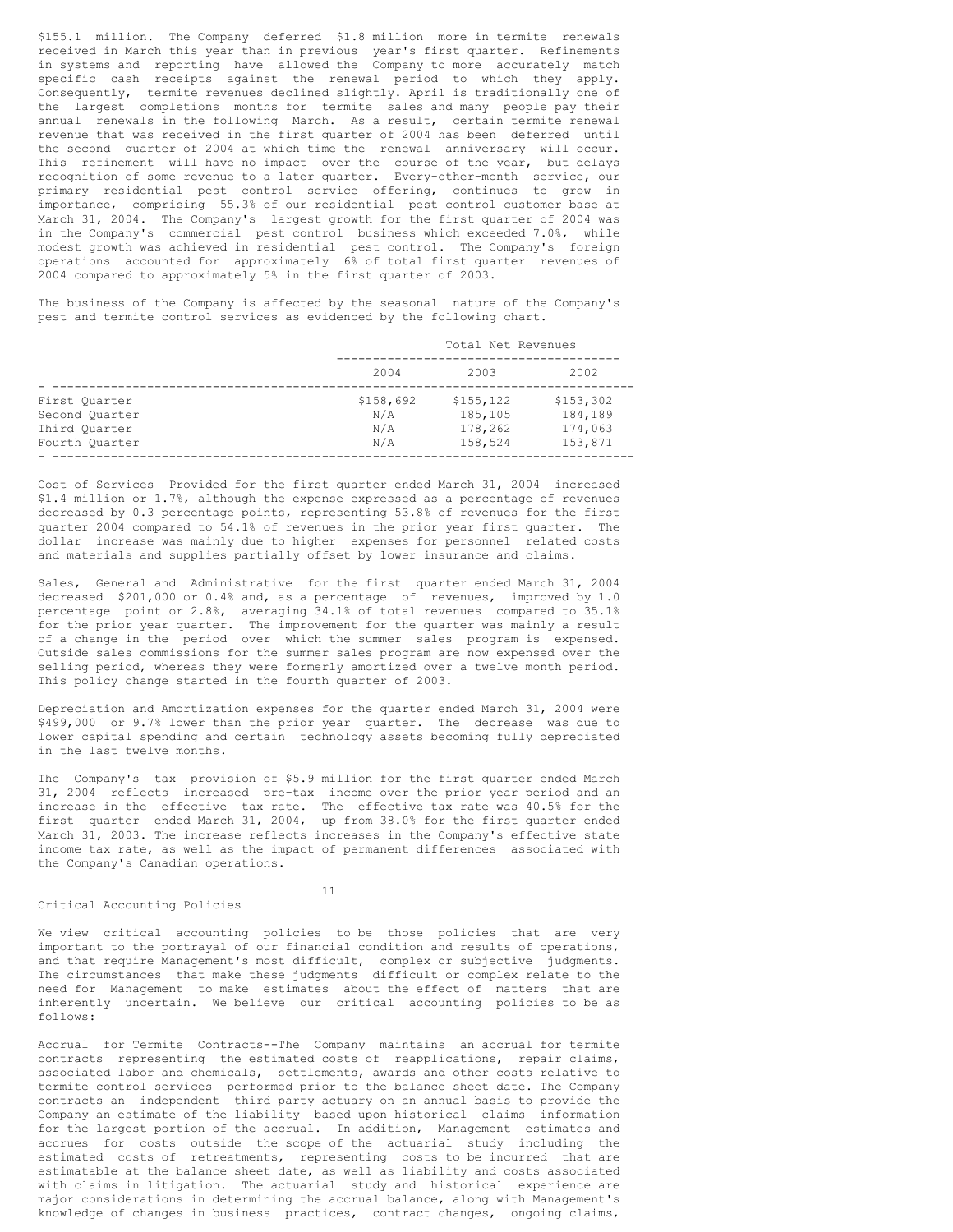and termite remediation trends. The accrual is established based on all these factors. Management makes judgments utilizing these operational and other factors but recognizes that they are inherently subjective due to the difficulty in predicting settlements and awards. Other factors that may impact future cost include chemical life expectancy and government regulation. It is significant that the actual number of claims has decreased in recent years due to changes in the Company's business practices. However, it is not possible to accurately predict future significant claims. Positive changes to our business practices include revisions made to our contracts, more effective treatment methods that include a directed-liquid baiting program, more effective termiticides, and expanded training methods and techniques.

Accrued Insurance--The Company self-insures, up to specified limits, certain risks related to general liability, workers' compensation and vehicle liability. The estimated costs of existing and future claims under the self-insurance program are accrued based upon historical trends as incidents occur, whether reported or unreported (although actual settlement of the claims may not be made until future periods) and may be subsequently revised based on developments relating to such claims. The Company contracts an independent third party actuary on an annual basis to provide the Company an estimated liability based upon historical claims information. The actuarial study is a major consideration, along with Management's knowledge of changes in business practices and existing claims compared to current balances. The reserve is .<br>established based on all these factors. Management's judgment is inherently subjective and a number of factors are outside Management's knowledge and control. Additionally, historical information is not always an accurate indication of future events. It should be noted that the number of claims has been decreasing due to the Company's proactive risk management to develop and maintain ongoing programs. However, it is not possible to accurately predict future significant claims. Initiatives that have been implemented include pre-employment screening and an annual motor vehicle report required on all its drivers, utilization of a Global Positioning System that has been fully deployed to our Company vehicles, post-offer physicals for new employees, and pre-hire, random and post-accident drug testing. The Company has improved the time required to report a claim by utilizing a "Red Alert" program that provides serious accident assessment twenty four hours a day and seven days a week and has instituted a modified duty program that enables employees to go back to work on a limited-duty basis.

Revenue Recognition--The Company's revenue recognition policies are designed to recognize revenues at the time services are performed. For certain revenue types, because of the timing of billing and the receipt of cash versus the timing of performing services, certain accounting estimates are utilized. Residential and commercial pest control services are primarily recurring in nature on a monthly or bi-monthly basis, while certain types of commercial customers may receive multiple treatments within a given month. In general, pest control customers sign an initial one-year contract, and revenues are recognized at the time services are performed. For pest control customers, the Company offers a discount for those customers who prepay for a full year of services. The Company defers recognition of these advance payments and recognizes the revenue as the services are rendered. The Company classifies the discounts related to the advance payments as a reduction in revenues. Termite baiting revenues are recognized based on the delivery of the individual units of accounting. At the inception of a new baiting services contract upon quality control review of the installation, the Company recognizes revenue for the delivery of the monitoring stations, initial directed liquid termiticide treatment and installation of the monitoring services. The amount deferred is the fair value of monitoring services to be rendered after the initial service. The amount deferred for the undelivered monitoring element is then recognized as income on a straight-line basis over the remaining contract term, which results in recognition of revenue in a pattern that approximates the timing of performing monitoring visits. Baiting renewal revenue is deferred and recognized over the annual contract period on a straight-line basis that approximates the timing of performing the required monitoring visits. Traditional termite treatments are recognized as revenue at the time services are performed. Traditional termite contract renewals are recognized as revenues at the renewal date in order to match the revenue with the approximate timing of the corresponding service provided. Interest income on installment receivables is accrued monthly based on actual loan balances and stated interest rates. Franchise fees are treated as unearned revenue in the Statement of Financial Position for the duration of the initial contract period. Royalties from Orkin franchises are accrued and recognized as revenues as earned on a monthly basis. Gains on sales of pest control customer accounts to franchises are recognized at the time of sale and when collection is reasonably assured.

#### 12

Contingency Accruals--The Company is a party to legal proceedings with respect to matters in the ordinary course of business. In accordance with Statement of Financial Accounting Standards No. 5, Accounting for Contingencies, the Company estimates and accrues for its liability and costs associated with the litigation. Estimates and accruals are determined in consultation with outside counsel. It is not possible to accurately predict the ultimate result of the litigation. However, in the opinion of Management, the outcome of the litigation will not have a material adverse impact on the Company's financial condition or results of operations.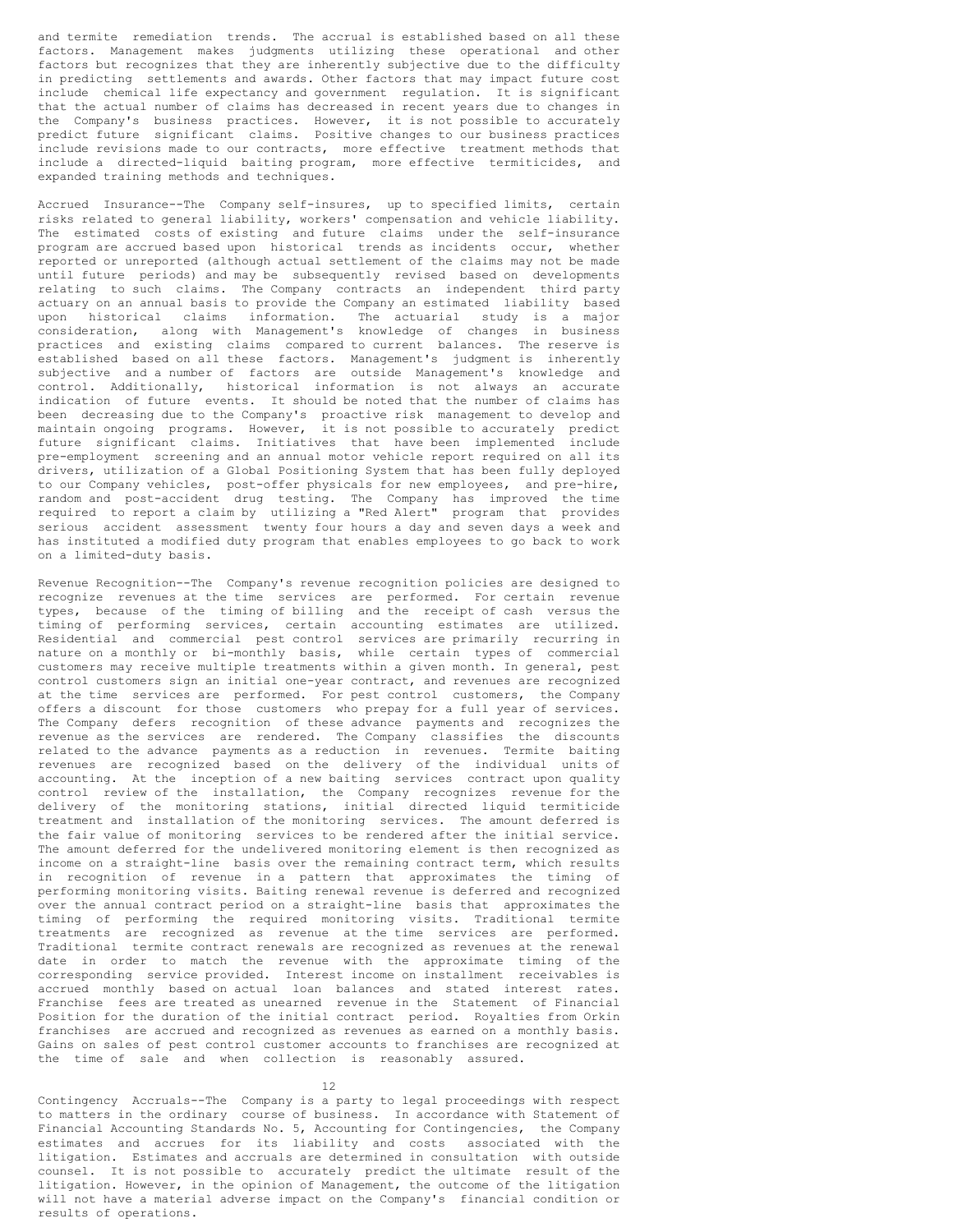Cash and Cash Flow

Three Months Ended March 31, ----------------------------------- (in thousands) 2004 2003 - -------------------------------------------------------------------------------- Net Cash Provided by Operating Activities  $$ 20,190$   $$ 18,154$ <br>Net Cash Provided by (Used in) Investing Activities 19,969 (1,346)<br>Net Cash Used in Financing Activities (1,811) Net Cash Provided by (Used in) Investing Activities 19,969 Net Cash Used in Financing Activities ------------ ---------------- Net Increase in Cash and Short-Term Investments \$ 38,348 \$ 16,036 - --------------------------------------------------------------------------------

The Company believes its current cash and short-term investments balances, future cash flows from operating activities and available borrowings under its \$55.0 million credit facility and \$15.0 million credit facility, as discussed below, will be sufficient to finance its current operations and obligations, and fund expansion of the business for the foreseeable future, and acquisition of other select pest control businesses including the previously announced acquisition of Western Industries, Inc. The Company's operations generated cash of \$20.2 million for the first quarter ended March 31, 2004, compared with cash provided by operating activities of \$18.2 million for the same period in 2003. The 2004 increase was achieved primarily from higher Net Income and strong collections in accounts receivable and advance payments received from customers.

The Company invested approximately \$1.7 million in capital expenditures during the three months ended March 31, 2004, compared to \$1.0 million during the same period in 2003, and expects to invest between \$8.0 million and \$10.0 million for the full year. Capital expenditures for the first three months consisted primarily of the purchase of equipment replacements and upgrades and improvements to the Company's management information systems. During the first three months, the Company made acquisitions totaling \$158,000, compared to \$385,000 during the same period in 2003. A total of \$2.7 million was paid in cash dividends (\$0.06 per share) during the first three months of 2004, compared to \$2.2 million or \$0.05 per share during the same period in 2003. At the January 27, 2004 Board of Directors' Meeting, the Board approved a 20% increase in the quarterly dividend, from \$0.05 to \$0.06 per share to holders of record on February 10, 2004, payable March 10, 2004. The Company did not repurchase any shares of Common Stock in the first quarter of 2004 and there remain 649,684 shares authorized to be repurchased. The capital expenditures, acquisitions and cash dividends were funded entirely through existing cash balances and operating activities. The Company maintains a \$55.0 million credit facility with a commercial bank, of which no borrowings were outstanding as of March 31, 2004 or April 15, 2004. However, the Company does maintain approximately \$32.0 million in Letters of Credit.

On March 8, 2004, the Company entered into a definitive agreement to acquire, through a purchase of assets, the pest control business and certain ancillary operations of Western Industries, Inc. ("Western") and its affiliates, including Residex Corporation ("Residex"), Western's distribution business. The aggregate consideration will be funded through a combination of approximately \$95.0 million in cash and short-term investments on hand, as well as \$15.0 million in borrowings from the below mentioned Wachovia Bank NA credit facility, totaling approximately \$110.0 million. The Company is anticipating closing on the purchase in April 2004. Shortly following the purchase of Western, the Company anticipates selling Residex, the distribution business of Western. No gain is expected on the sale of Residex.

On April 28, 2004, the Company entered into a \$15.0 million senior unsecured revolving credit facility with Wachovia Bank NA. The entire amount of the credit facility will be used to fund a portion of the Western Industries, Inc. acquisition that the Company anticipates closing on in April 2004.

On April 28, 2004, the Company sold real estate in Okeechobee County, Florida to LOR, Inc., a company controlled by R. Randall Rollins, Chairman of the Board of Rollins, Inc. and Gary W. Rollins, Chief Executive Officer, President and Chief Operating Officer of Rollins, Inc. for \$16.6 million in cash. The sale is expected to result in a net gain after tax ranging from \$0.17 to \$0.19 per share since the real estate has appreciated over approximately 30 years it has been owned by the Company. The real estate is under a lease agreement with annual rentals of \$131,939 that expires June 30, 2007. The Board of Directors, at its quarterly meeting on January 27, 2004, approved the formation of a committee (the "Committee") made up of Messrs. Bill J. Dismuke and James B. Williams, who are independent directors, to evaluate the transaction. The Committee was furnished with full disclosure of the transaction, including independent appraisals, and determined that the terms of the

13

transaction were reasonable and fair to the Company. The Company is also contemplating the sale of two pieces of real estate in Sussex County, Delaware to LOR, Inc. or an entity wholly owned by LOR, Inc. In addition, the Company is contemplating the purchase of real estate located at 2158 Piedmont Road, N.E.,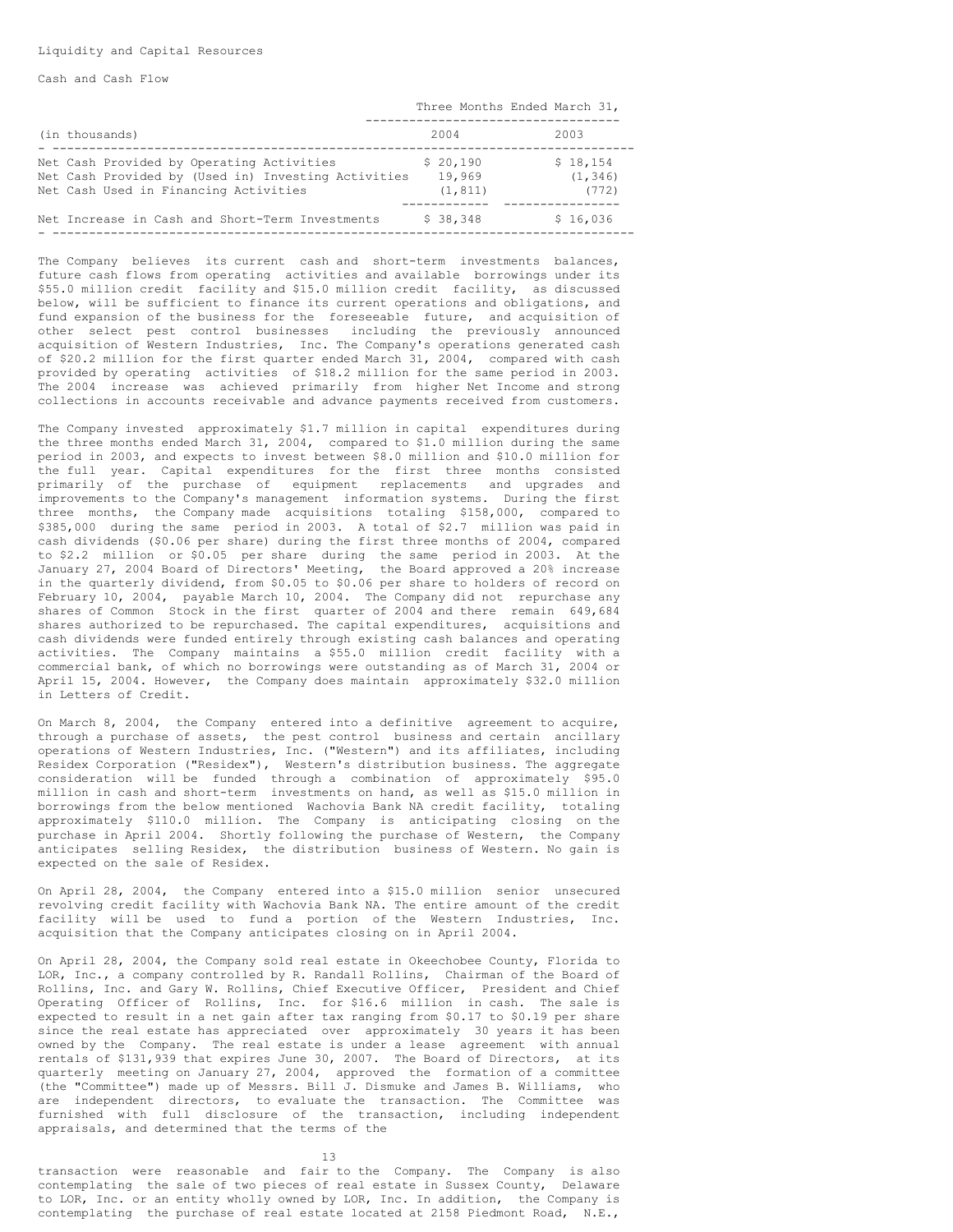Atlanta, Georgia 30324, adjacent to the Company's headquarters, from LOR, Inc.

Orkin, one of the Company's subsidiaries, is aggressively defending a class action lawsuit filed in Hillsborough County, Tampa, Florida. In early April 2002, the Circuit Court of Hillsborough County certified the class action status of Butland et al. v. Orkin Exterminating Company, Inc. et al. Orkin is also a defendant in Helen Cutler and Mary Lewin v. Orkin Exterminating Company, Inc. et al pending in the District Court of Houston County, Alabama. Other lawsuits against Orkin, and in some instances the Company, are also being vigorously defended, including the Warren, Allen, Petsch, and Stevens cases. For further discussion, see Note 3 to the accompanying financial statements.

A contribution of \$3.0 million was made to the pension plan in April 2004. The Company expects to contribute an additional \$0.0 to \$3.0 million to the pension plan in 2004. In the opinion of Management, additional Plan contributions will not have a material effect on the Company's financial position, results of operations or liquidity.

## Impact of Recent Accounting Pronouncements

In December 2002, the FASB issued Interpretation No. 46, Consolidation of Variable Interest Entities ("FIN 46"). The Interpretation requires that a variable interest entity be consolidated by a company if that company is subject to a majority of the risk of loss from the variable interest entity's activities or entitled to receive a majority of the entity's residual returns or both. The consolidation requirements of FIN 46 are effective for all variable interest entities created or acquired after January 31, 2003. In December 2003, the Financial Accounting Standards Board issued a revision to FIN 46 referred to as Interpretation No. 46 (R). Among other provisions, the revision extended the adoption date of FIN 46 (R) to the first quarter of 2004 for variable interest entities created prior to February 1, 2003. During 2003, the Company adopted FIN 46 with respect to variable interest entities created after January 31, 2003. The Company adopted FIN 46 (R) in the first quarter of 2004 for variable interest entities created prior to February 1, 2003. The adoption did not have a significant effect on the Company's financial position or results of operations (see Note 1 to the accompanying financial statements).

## Forward-Looking Statements

This Quarterly Report contains forward-looking statements within the meaning of the Private Securities Litigation Reform Act of 1995. Such forward-looking statements include statements regarding the expected amount and impact of potential future pension plan contributions, the expected impact of related party transactions, the outcome of litigation arising in the ordinary course of business and the outcome of the Helen Cutler and Mary Lewin v. Orkin Exterminating Company, Inc. et al. ("Cutler") and the Butland et al. v. Orkin Exterminating Company, Inc. et al. ("Butland") litigation on the Company's financial position, results of operations and liquidity; the adequacy of the Company's resources to fund operations and obligations; the Company's projected 2004 capital expenditures; the amount and impact of the sale of Residex; and the impact of recent accounting pronouncements. The actual results of the Company could differ materially from those indicated by the forward-looking statements because of various risks, timing and uncertainties including, without limitation, the possibility of an adverse ruling against the Company in the Cutler, Butland or other litigation; general economic conditions; market risk; changes in industry practices or technologies; the degree of success of the Company's termite process reforms and pest control selling and treatment methods; the Company's ability to identify potential acquisitions; climate and weather trends; competitive factors and pricing practices; potential increases in labor costs; and changes in various government laws and regulations, including environmental regulations and additional risks discussed in the Company's Form 10-K for 2003. All of the foregoing risks and uncertainties are beyond the ability of the Company to control, and in many cases the Company cannot predict the risks and uncertainties that could cause its actual results to differ materially from those indicated by the forward-looking statements.

## Item 3. Quantitative and Qualitative Disclosures About Market Risk.

As of March 31, 2004, the Company maintained an investment portfolio subject to short-term interest rate risk exposure. The Company has been affected by the impact of lower interest rates on interest income from its short-term investments. The Company is also subject to interest rate risk exposure through borrowings on its \$55.0 million credit facility. Due to the absence of such borrowings as of March 31, 2004, this risk was not significant in 2003 and is not expected to have a material effect upon the Company's results of operations or financial position going forward. However, the Company does maintain approximately \$32.0 million in Letters of Credit. The Company is also exposed to market risks arising from changes in foreign exchange rates. The Company believes that this foreign exchange rate risk will not have a material effect upon the Company's results of operations or financial position going forward.

#### 14

## Item 4. Controls and Procedures.

Under the supervision and with the participation of our Management, including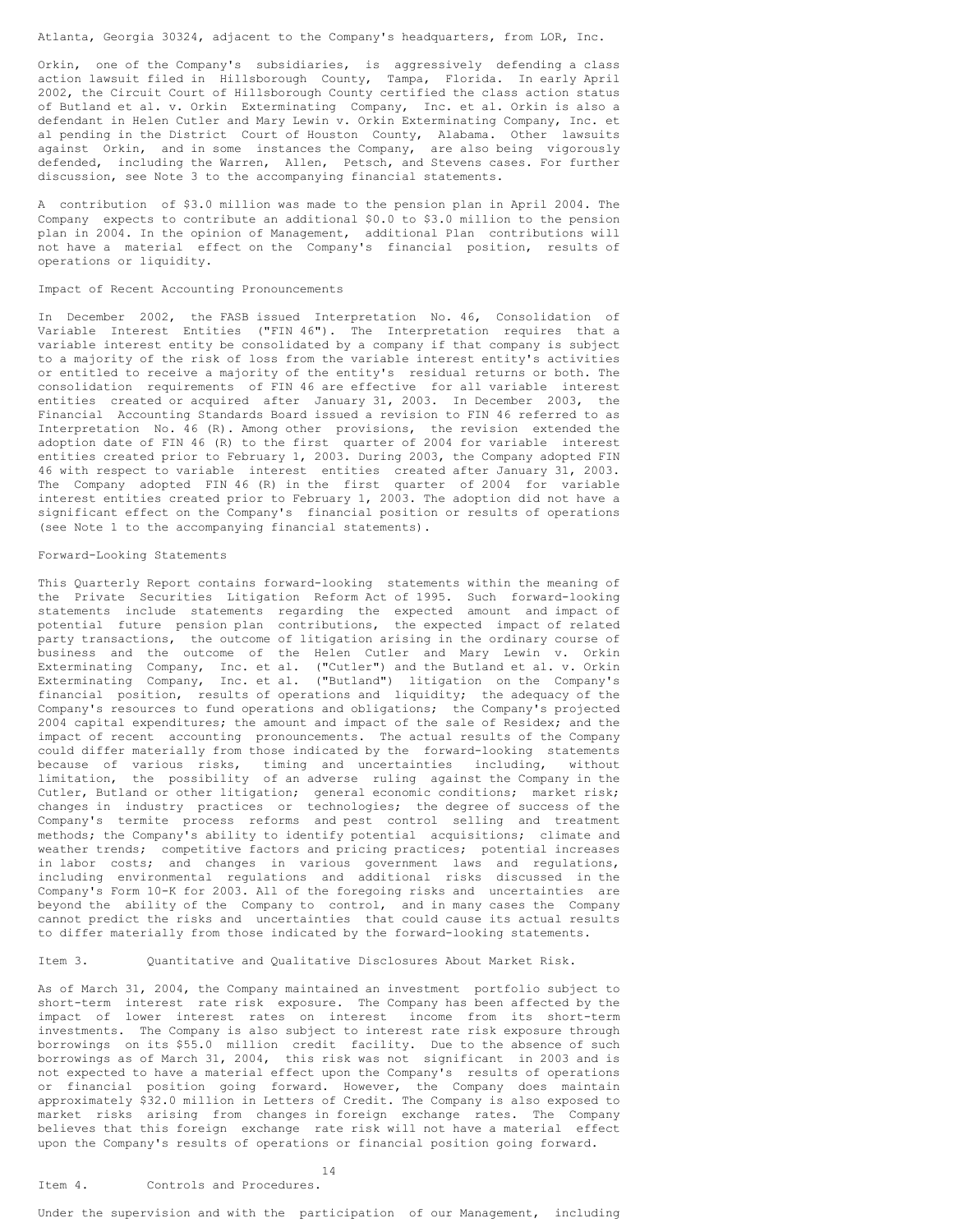our principal executive officer and principal financial officer, we conducted an evaluation of the effectiveness of the design and operations of our disclosure controls and procedures, as defined in rules 13a-15(e) and 15d-15(e) under the Securities Exchange Act of 1934, as of March 31, 2004. Based on this evaluation, our principal executive officer and principal financial officer concluded that our disclosure controls and procedures were effective at the reasonable assurance level such that the material information required to be included in our Securities and Exchange Commission ("SEC") reports is recorded, processed, summarized and reported within the time periods specified in SEC rules and forms relating to Rollins, Inc., including our consolidated subsidiaries, and was made known to them by others within those entities, particularly during the period when this report was being prepared.

In addition, there were no significant changes in our internal control over financial reporting during the quarter that could significantly affect these controls. As of March 31, 2004, we did not identify any significant deficiency or material weaknesses in our internal controls, and therefore no corrective actions were taken.

15

# PART II OTHER INFORMATION

Item 1. Legal Proceedings.

See Note 3 to Part I, Item 1 for discussion of certain litigation.

- Item 6. Exhibits and Reports on Form 8-K.
	- (a) Exhibits
		- (2) (i) Asset Purchase Agreement by and among Orkin, Inc. and Western Industries, Inc., Western Exterminating Company, Inc. et al. dated March 8, 2004\*.
		- (3) (i) Restated Certificate of Incorporation of Rollins, Inc. is incorporated herein by reference to Exhibit (3) (i) as filed with its Form 10-K for the year ended December 31, 1997.
			- (ii) Amended and Restated By-laws of Rollins, Inc.
		- (4) Form of Common Stock Certificate of Rollins, Inc. is incorporated herein by reference to Exhibit (4) as filed with its Form 10-K for the year ended December 31, 1998.
		- (31.1) Certification of Chief Executive Officer Pursuant to Item 601(b)(31) of Regulation S-K, as adopted pursuant to Section 302 of the Sarbanes-Oxley Act of 2002.
		- (31.2) Certification of Chief Financial Officer Pursuant to Item 601(b)(31) of Regulation S-K, as adopted pursuant to Section 302 of the Sarbanes-Oxley Act of 2002.
		- (32.1) Certification of Chief Executive Officer and Chief Financial Officer Pursuant to 18 U.S.C. Section 1350, As Adopted Pursuant to Section 906 of the Sarbanes-Oxley Act of 2002.

\* To be filed with amendment.

16

(b) Reports on Form 8-K.

On January 30, 2004, the Company furnished a report on Form 8-K, which reported under Items 7 and 9 that on January 27, 2004, the Company reported that the Board of Directors approved a 20% increase in the Company's quarterly dividend on January 27, 2004. The increased regular quarterly dividend of \$0.06 per share will be payable March 10, 2004 to stockholders of record at the close of business February 10, 2004.

On February 6, 2004, the Company furnished a report on Form 8-K, which reported under Items 7 and 9 that on February 4, 2004, the Company reported that in the company's January 27, 2004 board of directors meeting, Glen Rollins was named President and Chief Operating Officer of Orkin, Inc. and former President, Gary W. Rollins, became Orkin, Inc. chairman.

On February 17, 2004, the Company furnished a report that on Form 8-K, which reported under Items 7 and 9 reported unaudited financial results for its fourth quarter and year ended December 31, 2003.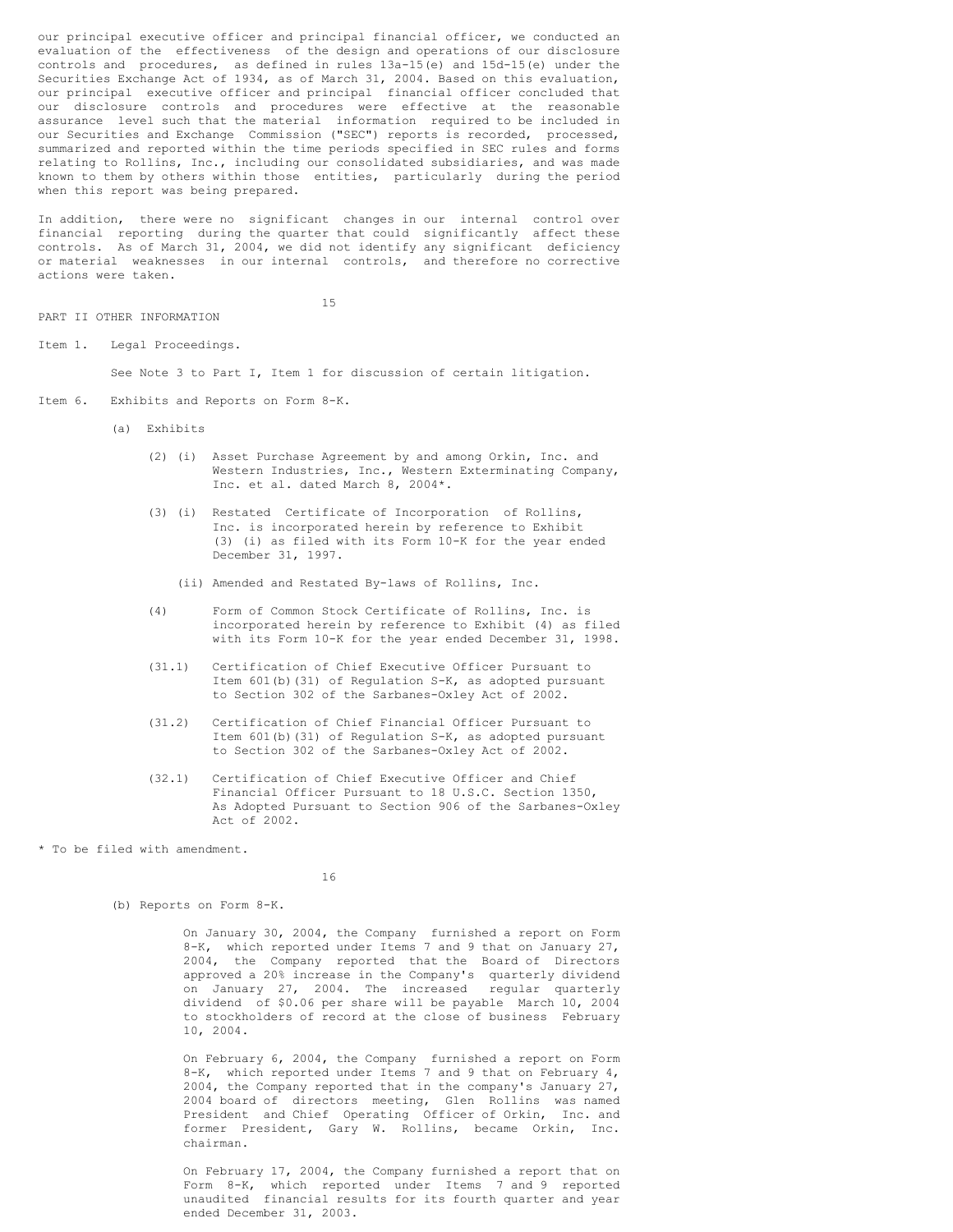On February 24, 2004, the Company furnished a report that on Form 8-K, which reported under Item 12 that on February 17, 2004, Rollins, Inc. had a conference call in which financial results for the fourth quarter and the year ended December 31, 2003 were discussed. A transcript of the conference call is attached to this report as Exhibit 99.1 and is incorporated herein by reference.

On March 10, 2004, the Company furnished a report that on Form 8-K, which reported under Items 5 and 7 that on March 8, 2004, Rollins, Inc. sent out a press release announcing, that it had entered into a definitive purchase agreement to acquire, through a purchase of assets, the pest control business and certain ancillary operations of Western Industries, Inc. and its affiliates.

On March 19, 2004, the Company furnished a report that on Form 8-K, which reported under Items 7 and 12 that on March 16, 2004, Rollins, Inc. a nationwide consumer services company (NYSE:ROL), announced that it filed Form 10-K for the year ended December 31, 2003 with the Securities and Exchange Commission on March 15, 2004.

> 17 SIGNATURES

Pursuant to the requirements of the Securities Exchange Act of 1934, the registrant has duly caused this report to be signed on its behalf by the undersigned thereunto duly authorized.

> ROLLINS, INC. (Registrant)

Date: April 29, 2004 By: /s/ Gary W. Rollins

---------------------------------------------- Gary W. Rollins Chief Executive Officer, President and Chief Operating Officer (Member of the Board of Directors)

Date: April 29, 2004 By: /s/ Harry J. Cynkus

---------------------------------------------- Harry J. Cynkus Chief Financial Officer and Treasurer (Principal Financial and Accounting Officer)

18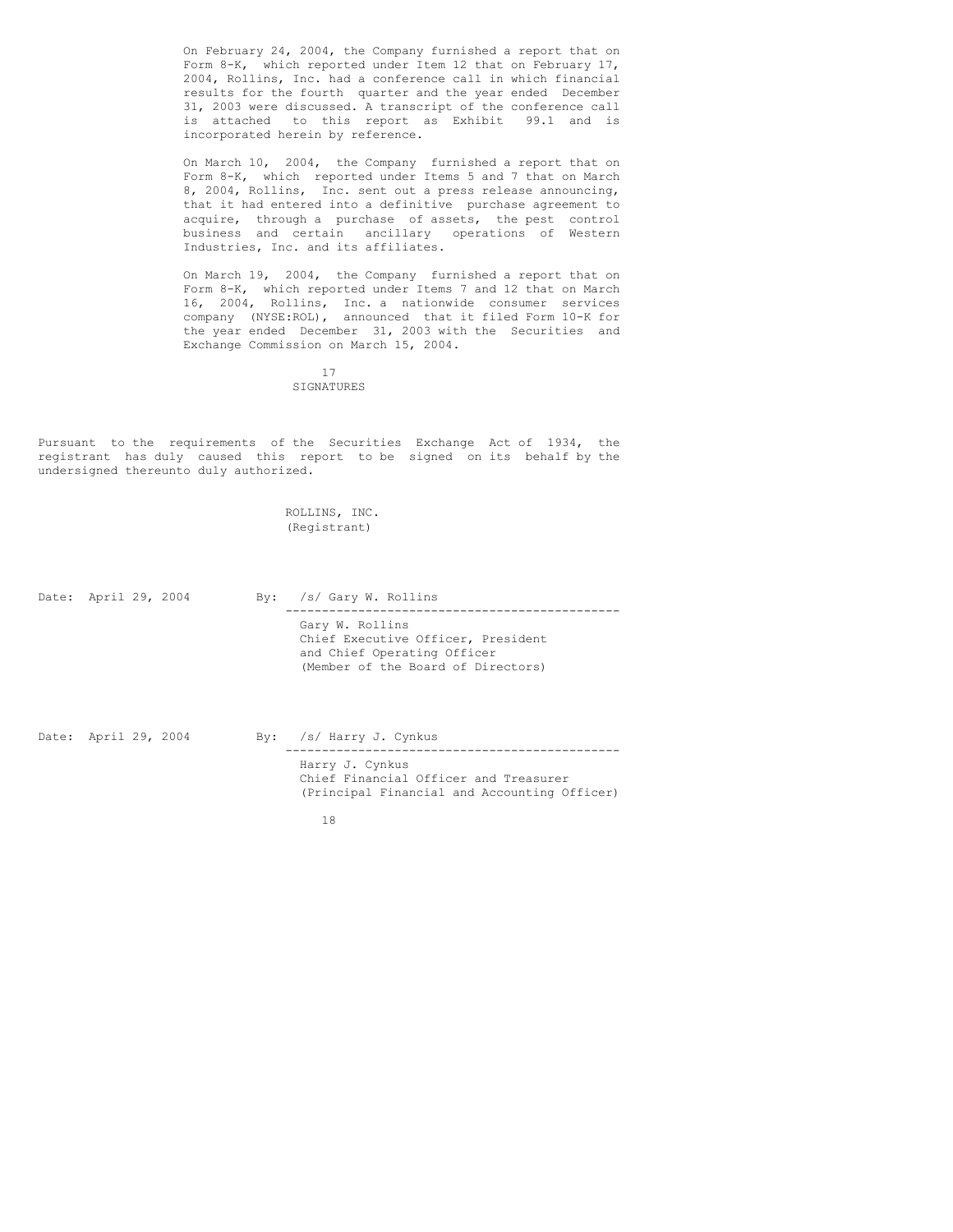# OF

ROLLINS, INC.

March 2, 2004

#### OFFICES

FIRST: The registered office of the corporation shall be located at 2170 Piedmont Road, N.E.. in the City of Atlanta, Georgia, and the registered agent in charge of said office shall be Corporation Service Company. CORPORATE SEAL

SECOND: The corporate seal shall have inscribed thereon the name of the corporation, the year of its incorporation and the words "Incorporated Delaware."

## MEETINGS OF STOCKHOLDERS

THIRD: The annual meeting of stockholders for the election of directors shall be held on the fourth Tuesday of April at such office of the corporation as may be designated by the Board of Directors and included in the notice of such meeting, in each year, or if that day be a legal holiday, on the next succeeding day not a legal holiday, at which meeting they shall elect by ballot, by plurality vote, a board of directors and may transact such other business as may come before the meeting.

Special meetings of the stockholders may be called at any time by the chairman and shall be called by the chairman or secretary on the request in writing or by vote of a majority of the directors or at the request in writing of stockholders of record owning a majority in amount of the capital stock outstanding and entitled to vote.

All such meetings of the stockholders shall be held at such place or places, within or without the State of Delaware, as may from time to time be fixed by the board of directors or as shall be specified and fixed by the respective notices or waivers of notice thereof.

Each stockholder entitled to vote shall, at every meeting of the stockholders, be entitled to one vote in person or by proxy, signed by him, for each share of voting stock held by him, but no proxy shall be voted on after the meeting of stockholders for which such proxy was solicited and which has been adjourned sine die. Such right to vote shall be subject to the right of the board of directors to close the transfer books or to fix a record date for voting stockholders as hereinafter provided and if the directors shall not have exercised such right, no share of stock shall be voted on at any election for directors which shall have been transferred on the books of the corporation within twenty days next preceding such election.

Notice of all meetings shall be mailed by the secretary to each stockholder of record entitled to vote, at his or her last known post office address, not less than ten days before any annual or special meeting.

The holders of a majority of the stock outstanding and entitled to vote shall constitute a quorum, but the holders of a smaller amount may adjourn from time to time without further notice until a quorum is secured.

#### DIRECTORS

FOURTH: The property and business of this Corporation shall be managed by a Board of up to nine Directors. The Directors shall be divided into three classes of approximately equal size except that the classes may be unequal as a result of the death, resignation, removal or other vacancy of a member of a class unless a class were to have no members remaining, in which case such class vacancy will be filled as soon as practicable. Subject to the foregoing sentence, there shall be no limitation on the number of Directors that may be designated to a particular class. At each Annual Meeting of Stockholders, the successors to the class of Directors whose term expires at that time shall be elected to hold office for the term of three years to succeed those whose term expires, so that the term of office of one class of Directors shall expire in each year. Each Director shall hold office for

#### 2

the remainder of the term for which he is elected or appointed or until his successor shall be elected and qualified, or until his death of until he shall resign.

## POWERS OF DIRECTORS

FIFTH: The board of directors shall have, in addition to such powers as are hereinafter expressly conferred on it, all such powers as may be exercised by the corporation, subject to the provisions of the statute, the certificate of incorporation and the by-laws.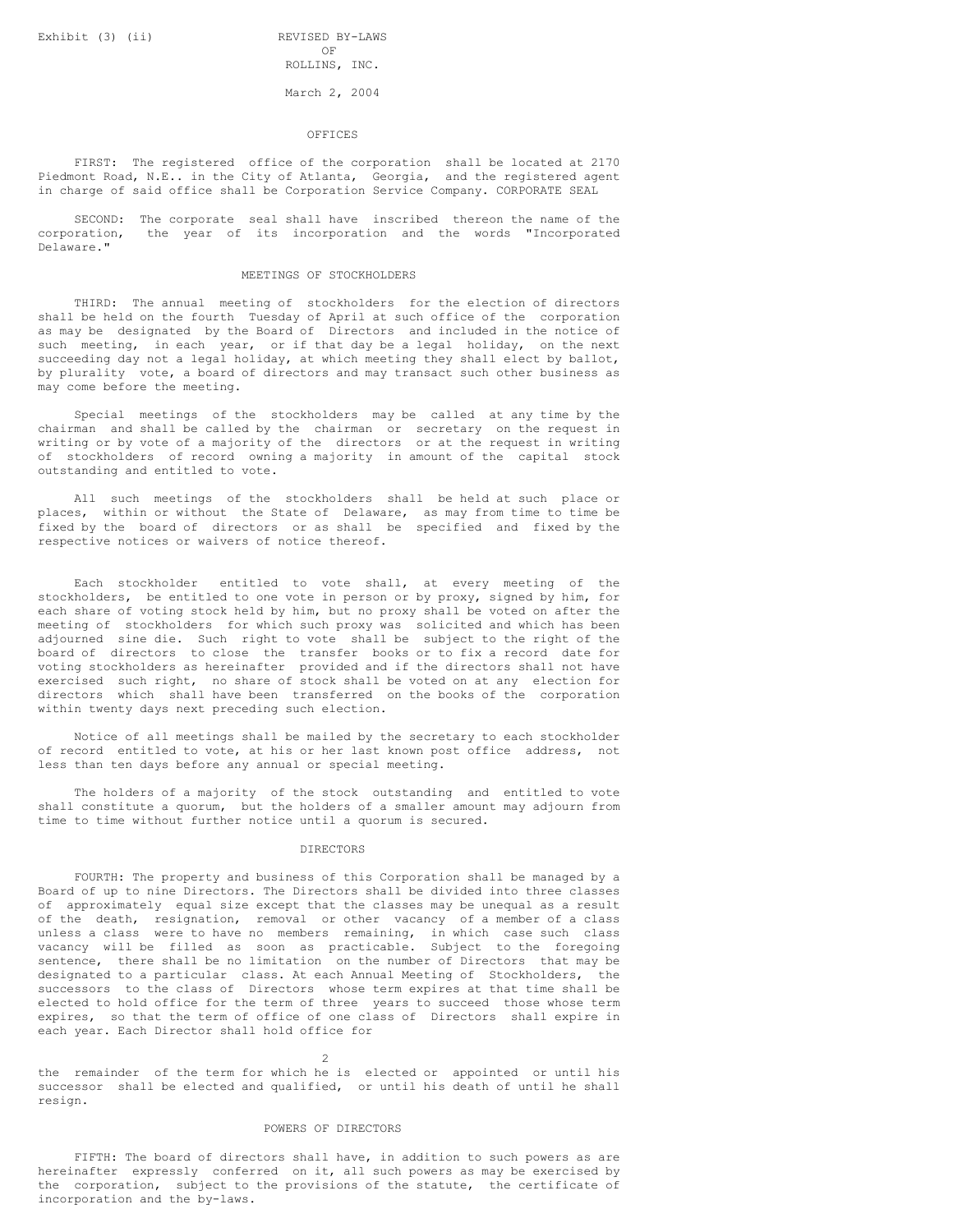To purchase or otherwise acquire property, rights or privileges for the corporation, which the corporation has power to take, at such prices and on such terms as the board of directors may deem proper.

To pay for such property, rights or privileges in whole or in part with money, stock, bonds, debentures or other securities of the corporation, or by the delivery of other property to the corporation.

To create, make and issue mortgages, bonds, deeds of trust, trust agreements and negotiable or transferable instruments and securities, secured by mortgages or otherwise, and to do every other act and thing necessary to effectuate the same.

To appoint agents, clerks, assistants, factors, employees and trustees, and to dismiss them at its discretion, to fix their duties and emoluments and to change them from time to time and to require security as it may deem proper. Any employee appointed by the board may be given such designation or title as the board shall determine; however, any such designation or title given any such employee shall not be deemed to constitute such employee a corporate officer under Article EIGHTH of these by-laws.

To confer on any officer of the corporation the power of selecting, discharging or suspending

3

#### such employees.

To determine by whom and in what manner the corporation's bills, notes, receipts, acceptances, endorsements, checks, releases, contracts or other documents shall be signed.

## MEETING OF DIRECTORS

SIXTH: After such annual election of directors, the newly elected directors may meet for the purpose of organization, the election of officers and the transaction of other business, at such place and time as shall be fixed by the stockholders at the annual meeting, and, if a majority of the directors be present at such place and time as shall be fixed by the stockholders at the annual meeting, and, if a majority of the directors be present at such place and time, no prior notice of such meeting shall be required to be given to the directors. The place and time of such meeting may also be fixed by written consent of the directors.

Regular meetings of the directors shall be held annually following the stockholders meeting on the fourth Tuesday of April and quarterly on the fourth Tuesdays of July, October and January of each year at the executive office of the corporation in Atlanta, Georgia, or elsewhere and at other times as may be fixed by resolution of the board.

Special meetings of the directors may be called by the chairman on two days' notice in writing or on one day's notice by telegraph to each director and shall be called by the chairman in like manner on the written request of two directors.

Special meetings of the directors may be held within or without the State of Delaware at such places as is indicated in the notice or waiver of notice thereof

A majority of the directors shall constitute a quorum, but a smaller number may adjourn from time to time, without further notice, until a quorum is secured.

#### 4

#### COMPENSATION OF DIRECTORS

#### AND MEMBERS OF COMMITTEES

SEVENTH: Directors and members of standing committees shall receive such compensation for attendance at each regular or special meeting as the board shall from time to time prescribe.

#### OFFICERS OF THE CORPORATION

EIGHTH: The officers of the corporation shall be a chairman, a president, a secretary, a treasurer and such other officers as may from time to time be chosen by the board of directors. The chairman and the president shall be chosen from among the directors.

One person may hold more than one office.

The officers of the corporation shall hold office until their successors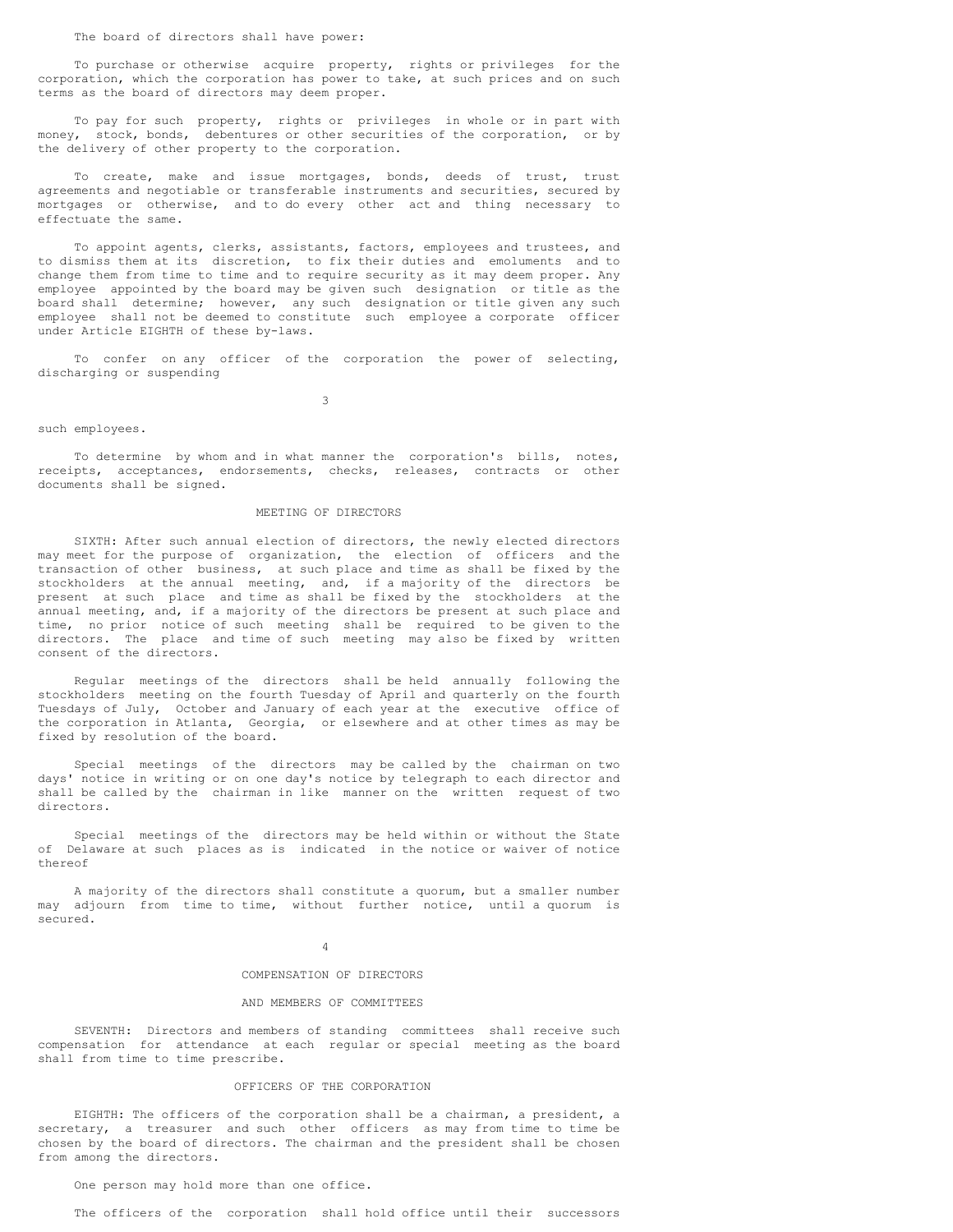are chosen and qualify in their stead. Any officer chosen or appointed by the board of directors may be removed either with or without cause at any time by the affirmative vote of a majority of the whole board of directors. If the office of any officer or officers becomes vacant for any reason, the vacancy shall be filled by the affirmative vote of a majority of the whole board of directors.

## DUTIES OF THE CHAIRMAN

NINTH: It shall be the duty of the chairman to preside at all meetings of stockholders and directors; to have general and active management of the business of the corporation; and to see that all orders and resolutions of the board of directors are carried into effect. The chairman shall be vested with all the powers and be required to perform all the duties of the president in his absence or disability.

#### 5 DUTIES OF THE PRESIDENT

TENTH: The president shall be the chief executive officer of the corporation. It shall be the duty of the president to execute, unless otherwise delegated, all contracts, agreements, deeds, bonds, mortgages and other obligations and instruments, in the name of the corporation, and to affix the corporate seal thereto when authorized by the board.

He shall have the general supervision and direction of the other officers of the corporation and shall see that their duties are properly performed.

The president shall be vested with all the powers and be required to perform all the duties of the chairman in his absence or disability.

#### CHAIRMAN PRO TEM

ELEVENTH: In the absence or disability of the chairman and the president, the board may appoint from their own number a chairman.

#### SECRETARY

TWELFTH: The secretary shall attend all meetings of the board of directors, and all other meetings as directed by the board of directors. He shall act as clerk thereof and shall record all of the proceedings of such meetings in a book kept for that purpose. He shall give proper notice of meetings of stockholders and directors and shall perform such other duties as shall be assigned to him by the president or the chairman of the board of directors.

#### TREASURER

THIRTEENTH: The treasurer shall have custody of the funds and securities of the

6

corporation and shall keep full and accurate accounts of receipts and disbursements in books belonging to the corporation and shall deposit all moneys and other valuable effects in the name and to the credit of the corporation in such depositories as may be designated by the board of directors.

He shall keep an account of stock registered and transferred in such manner and subject to such regulations as the board of directors may prescribe.

He shall give the corporation a bond, if required by the board of directors, in such sum and in form and with security satisfactory to the board of directors for the faithful performance of the duties of his office and the restoration to the corporation, in case of his death, resignation or removal from office, of all books, papers. vouchers, money and other property of whatever kind in his possession, belonging to the corporation. He shall perform such other duties as the board of directors may from time to time prescribe or require.

#### DUTIES OF OFFICERS MAY BE DELEGATED

FOURTEENTH: In case of the absence or disability of any officer of the corporation or for any other reason deemed sufficient by a majority of the board, the board of directors may delegate his powers or duties to any other officer or to any director for the time being.

#### CERTIFICATES OF STOCK

FIFTEENTH: Certificates of stock shall be signed by the chairman or the president and either the treasurer, assistant treasurer, secretary or assistant secretary. If a certificate of stock be lost or destroyed, another may be issued in its stead upon proof of such loss or destruction and the giving of a satisfactory bond of indemnity, in an amount sufficient to indemnify the corporation against any claim. A new certificate may be issued without requiring bond when, in the judgment of the directors, it is proper to do so. Certificates may be signed by facsimile signature if so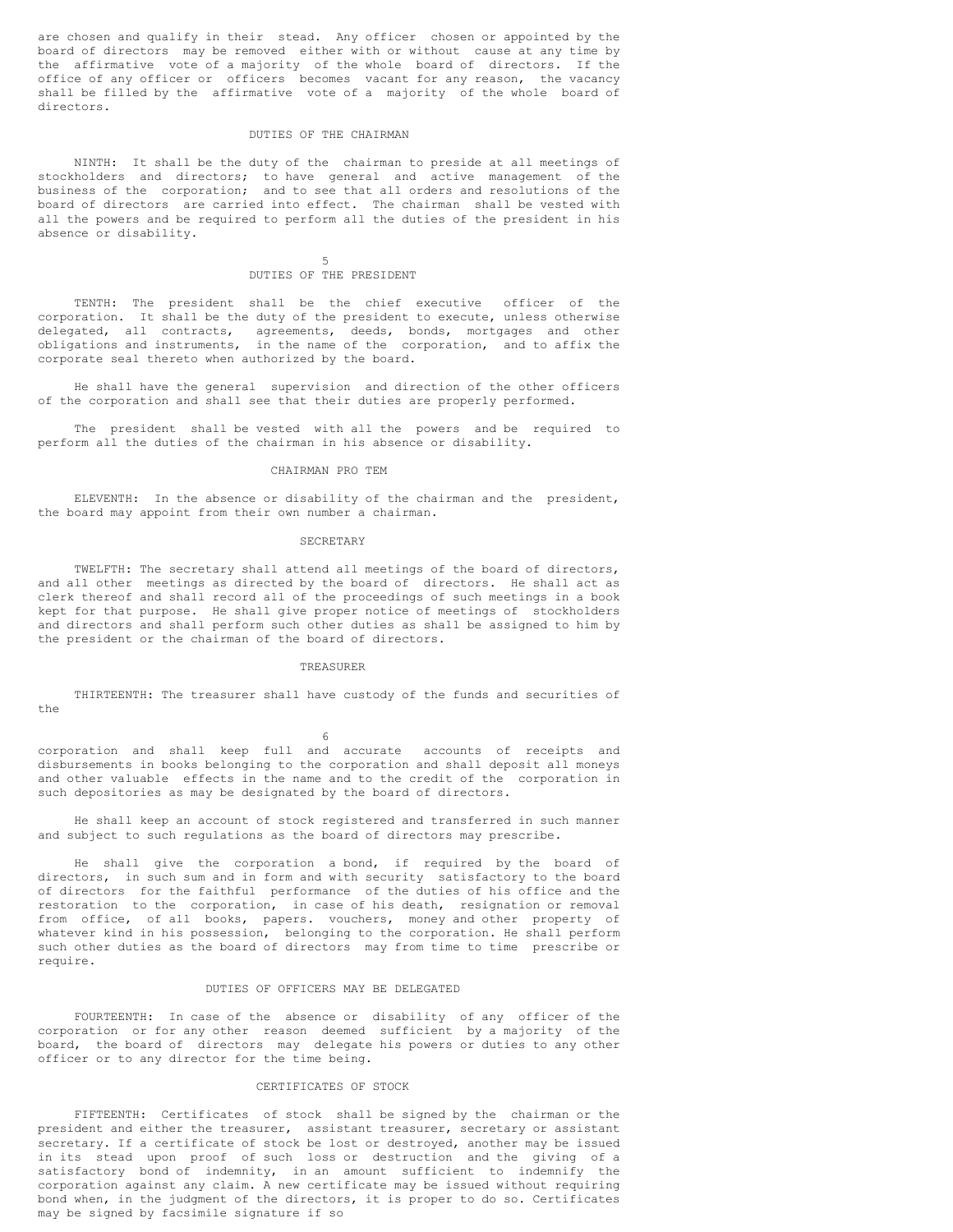## TRANSFER OF STOCK

7

SIXTEENTH: All transfers of stock of the corporation shall be made upon its books by the holder of the shares in person or by his lawfully constituted representative, upon surrender of certificates of stock for cancellation.

The corporation shall have authority to appoint transfer agents and registrars by resolution of the board of directors.

#### CLOSING OF TRANSFER BOOKS

SEVENTEENTH: The board of directors shall have power to close the stock transfer books of the corporation for a period not exceeding sixty days preceding the date of any meeting of stockholders or the date for payment of any dividend or the date for the allotment of rights or the date when any change or conversion or exchange of capital stock shall go into effect or for a period of not exceeding sixty days in connection with obtaining the consent of stockholders for any purpose; provided, however, that in lieu of closing the stock transfer books as aforesaid, the by-laws may fix or authorize the board of directors to fix in advance a date not exceeding sixty days preceding the date of any meeting of stockholders or the date for the payment of any dividend, or the date for the allotment of rights or the date when any change or conversion or exchange of capital stock shall go into effect, or a date in connection with obtaining such consent, and in such case such stockholders and only such stockholders as shall be stockholders of record on the date so fixed shall be entitled to such notice of, and to vote at such meeting and any adjournment thereof, or to receive payment of such dividend, or to receive such allotment of rights, or to exercise such rights, or to give such consent, as the case may be, notwithstanding any

8

transfer of any stock on the books of the corporation after any such record date fixed as aforesaid.

#### STOCKHOLDERS OF RECORD

EIGHTEENTH: The corporation shall be entitled to treat the holder of record of any share or shares of stock as the holder in fact thereof and accordingly shall not be bound to recognize any equitable or other claim to or interest in such share on the part of any other person whether or not it shall have express or other notice thereof, save as expressly provided by the laws of Delaware.

#### FISCAL YEAR

NINETEENTH: The fiscal year of the corporation shall begin on the first day of January in each year.

#### DIVIDENDS

TWENTIETH: Dividends upon the capital stock may be declared by the board of directors at any regular or special meeting and may be paid in cash or in property or in shares of the capital stock. Before paying any dividend or making any distribution of profits, the directors may set apart out of any of the funds of the corporation available for dividends a reserve or reserves for any proper purpose and may alter or abolish any such reserve or reserves.

#### CHECKS FOR MONEY

TWENTY-FIRST: All checks, drafts or orders for the payment of money shall be signed by the treasurer or by such other officer or officers as the board of directors may from time to time designate. No check shall be signed in blank. The board of directors also from time to time

9

### may authorize specified employees to sign checks on the corporation's accounts.

#### BOOKS AND RECORDS

TWENTY-SECOND: The books, accounts and records of the corporation except as otherwise required by the laws of the State of Delaware, may be kept within or without the State of Delaware, at such place or places as may from time to time be designated by the by-laws or by resolution of the directors.

#### NOTICES

TWENTY-THIRD: Notice required to be given under the provisions of these by-laws to any director, officer or stockholder shall not be construed to mean personal notice, but may be given in writing by depositing the same in a post office or letter-box, in a postpaid sealed wrapper, addressed to such stockholder, officer or director at such address as appears on the books of the corporation, and such notice shall be deemed to be given at the time when the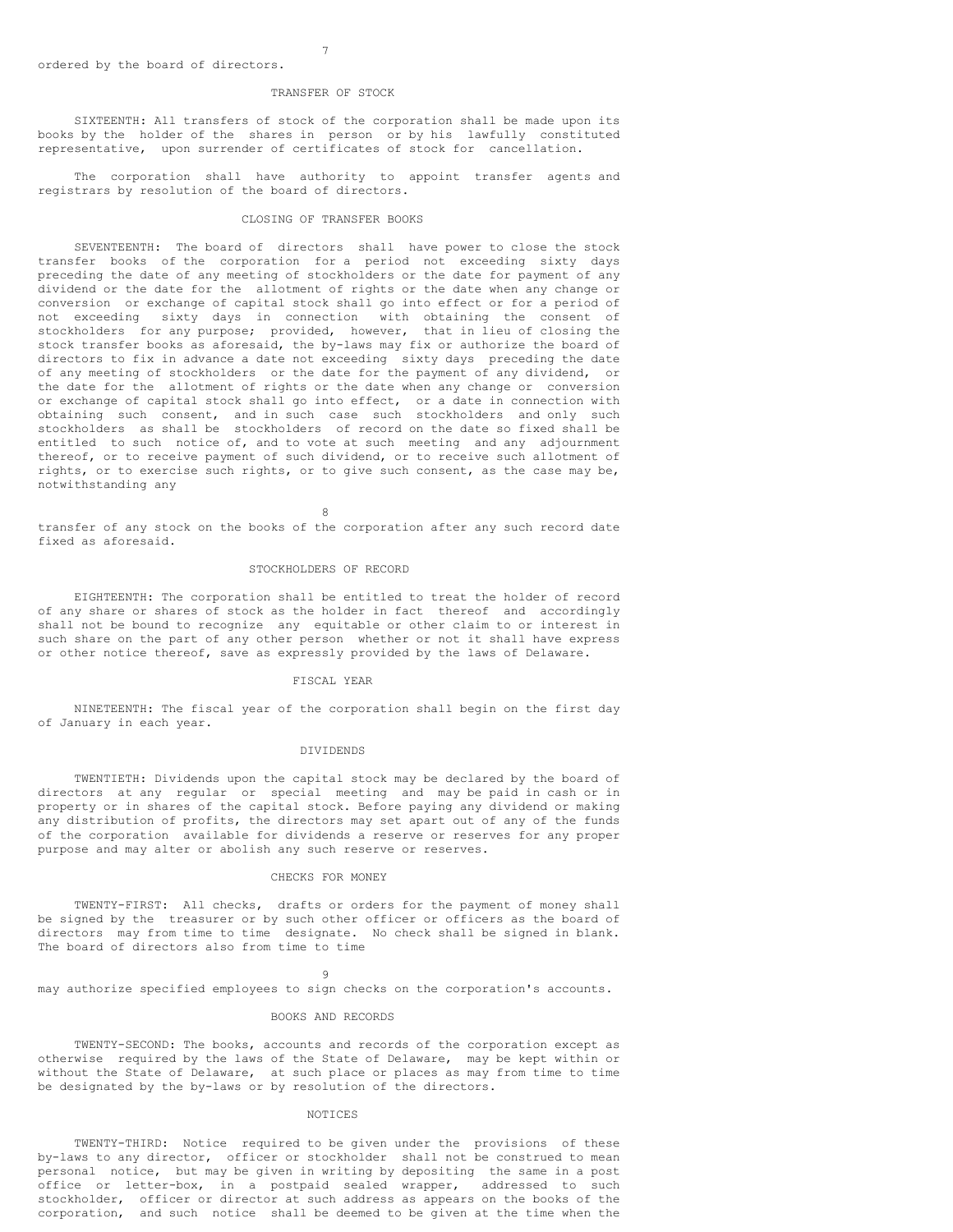same shall be thus mailed. Any stockholder, officer or director may waive, in writing, any notice, required to be given under these by-laws whether before or after the time stated therein

#### AMENDMENTS OF BY-LAWS

TWENTY-FOURTH: These by-laws may be amended, altered, repealed, or added to at any regular meeting of the stockholders or board of directors or at any special meeting called for that purpose, by affirmative vote of a majority of the stock issued and outstanding and entitled to vote or of a majority of the directors in office, as the case may be.

INDEMNIFICATION OF DIRECTORS.

#### OFFICERS AND EMPLOYEES

10

TWENTY-FIFTH: Indemnification. The Corporation shall indemnify, in the manner and to the fullest extent now or hereafter permitted by the General Corporation Law of the State of Delaware, any person ( or the estate of any person) who was or is a party to, or is threatened to be made a party to, any threatened, pending or completed action, suit or proceeding, whether or not by or in the right of the Corporation and whether civil, criminal, administrative, investigative or otherwise, by reason of the fact that such person is or was a director, officer or General Counsel of the Corporation, or is or was serving at the request of the Corporation as a director, officer or General Counsel of another corporation, partnership, joint venture, trust or other enterprise. The indemnification provided herein shall be made if he acted in good faith and in a manner he reasonably believed to be in or not opposed to the best interest of the Corporation, and, with respect to any criminal action or proceeding, has no reasonable cause to believe his conduct was unlawful; except that no indemnification shall be made in respect of any claim, issue or matter as to which such person shall have been determined to be liable for gross negligence or willful misconduct in the performance of his duty to the Corporation. Such determination may be made by a majority of a committee composed of the directors not involved in the matter in controversy (whether or not a quorum). To the full extent permitted by law, the indemnification provided herein shall include expenses (including attorneys' fees), judgments, fines and amounts paid in settlement, and, in the manner provided by law, any such expenses may be paid by the Corporation in advance of the final disposition of such action, suit or proceeding. The indemnification provided herein shall not be deemed to limit the right of the Corporation to indemnify any other employee for any such expenses to the full extent provided by the law, nor shall it be deemed exclusive of any other rights to which any person seeking indemnification from the Corporation may be entitled under any agreement, vote of stockholders or disinterested directors or otherwise, both as to action in his official capacity and as to act in another capacity while holding such office. The Corporation may, to the full extent permitted by law, purchase and maintain insurance on behalf of any such person against any liability which may be asserted against him.

#### 11 NON-DISCRIMATION STATEMENT

TWENTY-SIXTH: Consistent with the Corporation's equal employment opportunity policy, nominations for the elections of directors shall be made by the Board of Directors and voted upon by the stockholders in a manner consistent with these By-Laws and without regard to the nominee's race, color, ethnicity, religion, sex, age, national origin, veteran status, or disability.

## NOTICE OF NOMINATION OF DIRECTORS

TWENTY-SEVENTH: Only persons who are nominated in accordance with the following procedures shall be eligible for election as directors of the Corporation. Nominations of persons for election to the Board of Directors may be made at any annual meeting of stockholders, or at any special meeting of stockholders called for the purpose of electing directors, (a) by or at the direction of the Board of Directors (or any duly authorized committee thereof) or (b) by any stockholder of the Corporation (i) who is a stockholder of record on the date of the giving of the notice provided for in this Section 27th and on the record date for the determination of stockholders entitled to vote at such meeting and (ii) who complies with the notice procedures set forth in this Section 27th.. Shareholders will not be entitled to nominate any candidate for director at any annual or special meeting unless the shareholder shall have first provided notice in writing, delivered or mailed by first class United States mail, postage prepaid, to the Secretary of the Corporation so that it is received (a) not less than ninety nor more than one hundred thirty days prior to the anniversary of the prior year's annual meeting of stockholders with respect to an annual meeting; provided, however, that in the event the annual meeting is scheduled to be held on a date more than 30 days prior to or delayed by more than 60 days after such anniversary date, notice by the stockholder in order to be timely must be so received not later than the later of the close of business 90 days prior to such annual meeting or the tenth day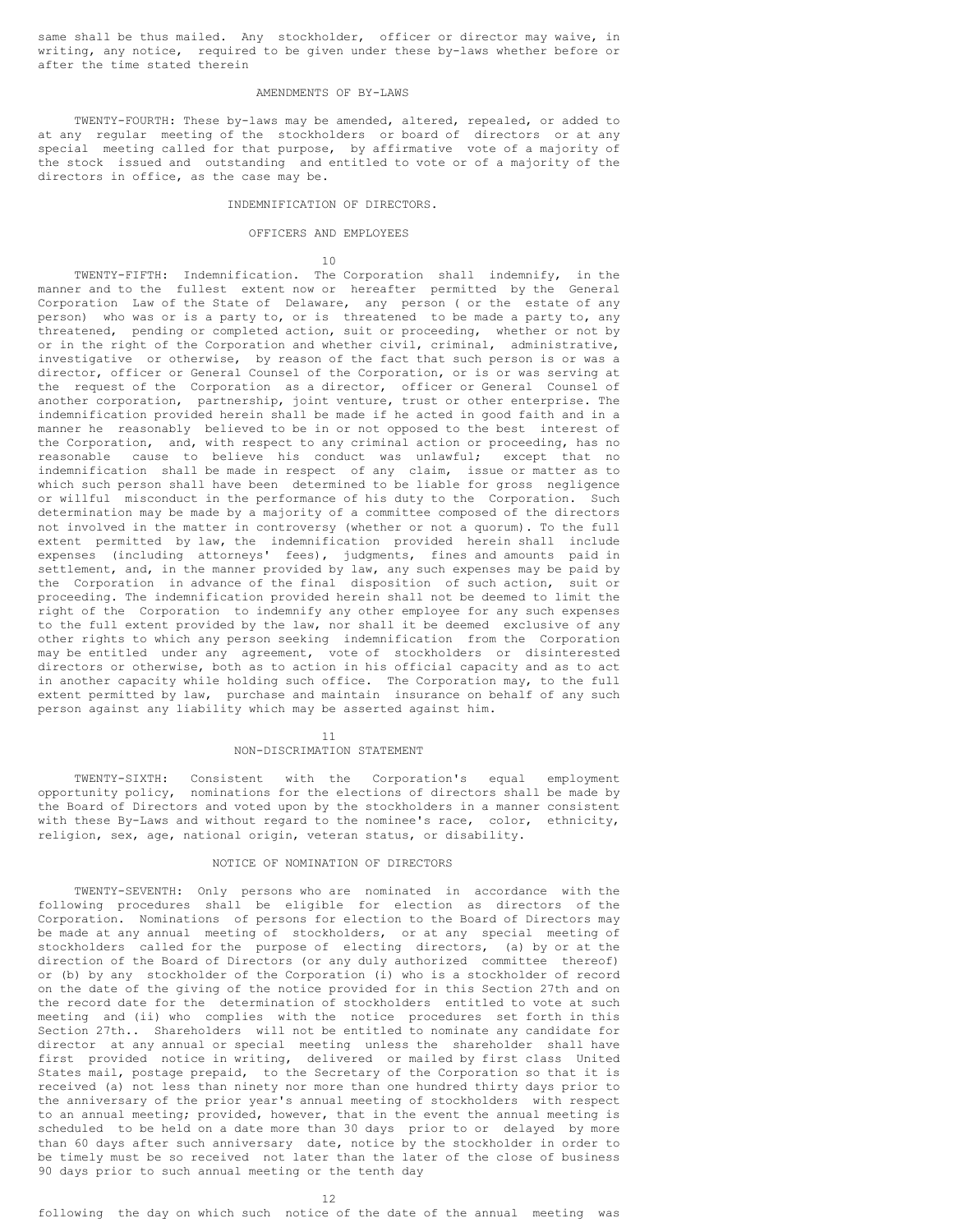mailed or such public disclosure of the date of the annual meeting was made and (b) in the case of a special meeting of stockholders called for the purpose of electing directors, not later than the close of business on the tenth day following the day on which notice of the date of the special meeting was mailed or public disclosure of the date of the special meeting was made, whichever first occurs (and in no event shall the public announcement of an adjournment of the meeting commence a new time period for a giving of a stockholder's notice under this Section).

Each such notice shall set forth (a) with respect to the nominee, (i) the name, age, business address and, if known, residence address of each nominee proposed in such notice, (ii) the principal occupation or employment of each such nominee for the past five years, (iii) the class or series and number of shares of capital stock of the Corporation which are owned beneficially or of record by the person and (iv) any other information relating to the person that would be required to be disclosed in a proxy statement or other filings required to be made in connection with solicitations of proxies for election of directors pursuant to Section 14 of the Securities Exchange Act of 1934, as amended (the "Exchange Act"), and the rules and regulations promulgated there under; (b) as to the stockholder giving the notice (i) the name and record address of such stockholder, (ii) the class or series and number of shares of capital stock of the Corporation which are owned beneficially or of record by such stockholder, (iii) a description of all arrangements or understandings between such stockholder and each proposed nominee and any other person or persons (including their names) pursuant to which the nomination(s) are to be made by such stockholder, (iv) a representation that such stockholder intends to appear in person or by proxy at the meeting to nominate the persons named in its notice and (v) any other information relating to such stockholder that would be required to be disclosed in a proxy statement or other filings required to be made in connection with solicitations of proxies for election of directors pursuant to Section 14 of the Exchange Act and the rules and

13

regulations promulgated there under; and (c) whether such stockholder or beneficial owner has delivered or intends to deliver a proxy statement and form of proxy to holders of a sufficient number of holders of the Corporation's voting shares to elect such nominee or nominees. Such notice must be accompanied by a written consent of each proposed nominee to being named as a nominee and to serve as a director if elected.

The Chairman of the meeting may, if the facts warrant, determine and declare to the meeting that a shareholder failed to provide notice of a nomination in accordance with the foregoing procedure, and if he should so determine, he shall so declare to the meeting and the defective nomination shall be disregarded.

14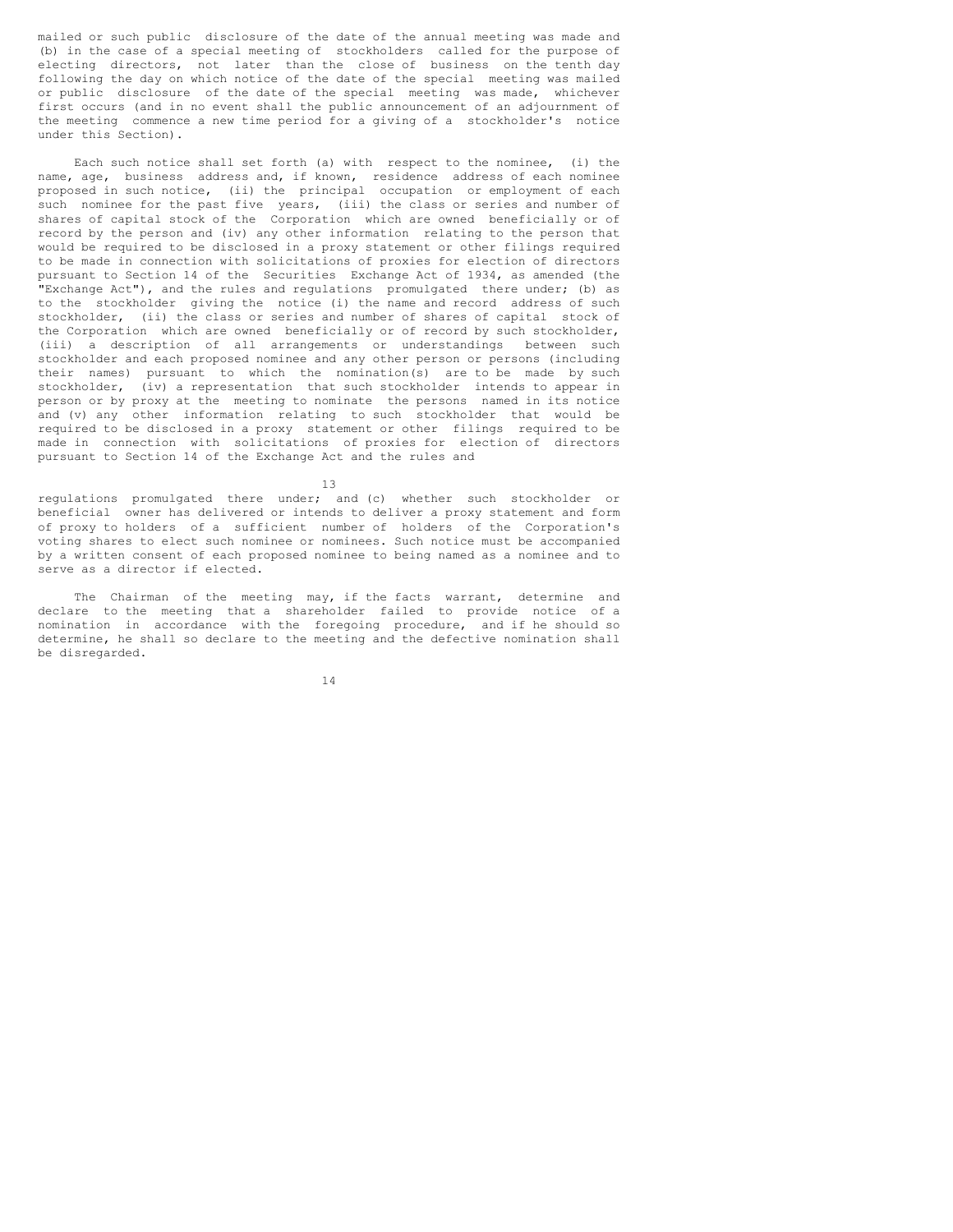## Certifications

I, Gary W. Rollins, President and Chief Executive Officer of Rollins, Inc., certify that:

1. I have reviewed this quarterly report on Form 10-Q of Rollins, Inc.;

2. Based on my knowledge, this report does not contain any untrue statement of a material fact or omit to state a material fact necessary to make the statements made, in light of the circumstances under which such statements were made, not misleading with respect to the period covered by this report;

3. Based on my knowledge, the financial statements, and other financial information included in this report, fairly present in all material respects the financial condition, results of operations and cash flows of the registrant as of, and for, the periods presented in this report;

4. The registrant's other certifying officers and I are responsible for establishing and maintaining disclosure controls and procedures (as defined in Exchange Act Rules 13a-15(e) and 15d-15(e)) for the registrant and have:

a) Designed such disclosure controls and procedures, or caused such disclosure controls and procedures to be designed under our supervision, to ensure that material information relating to the registrant, including its consolidated subsidiaries, is made known to us by others within those entities, particularly during the period in which this report is being prepared;

c) Evaluated the effectiveness of the registrant's disclosure controls and procedures and presented in this report our conclusions about the effectiveness of the disclosure controls and procedures, as of the end of the period covered by this report based on such evaluation; and

d) Disclosed in this report any change in the registrant's internal control over financial reporting that occurred during the registrant's most recent fiscal quarter (the registrant's fourth fiscal quarter in the case of an annual report) that has materially affected, or is reasonably likely to materially affect, the registrant's internal control over financial reporting; and

5. The registrant's other certifying officer(s) and I have disclosed, based on our most recent evaluation of internal control over financial reporting, to the registrant's auditors and the audit committee of the registrant's board of directors (or persons performing the equivalent functions):

(a) All significant deficiencies and material weaknesses in the design or operation of internal control over financial reporting which are reasonably likely to adversely affect the registrant's ability to record, process, summarize and report financial information; and

(b) Any fraud, whether or not material, that involves management or other employees who have a significant role in the registrant's internal control over financial reporting.

Date: April 29, 2004 By: /s/ Gary W. Rollins

---------------------------------------------- Gary W. Rollins Chief Executive Officer, President and Chief Operating Officer (Member of the Board of Directors)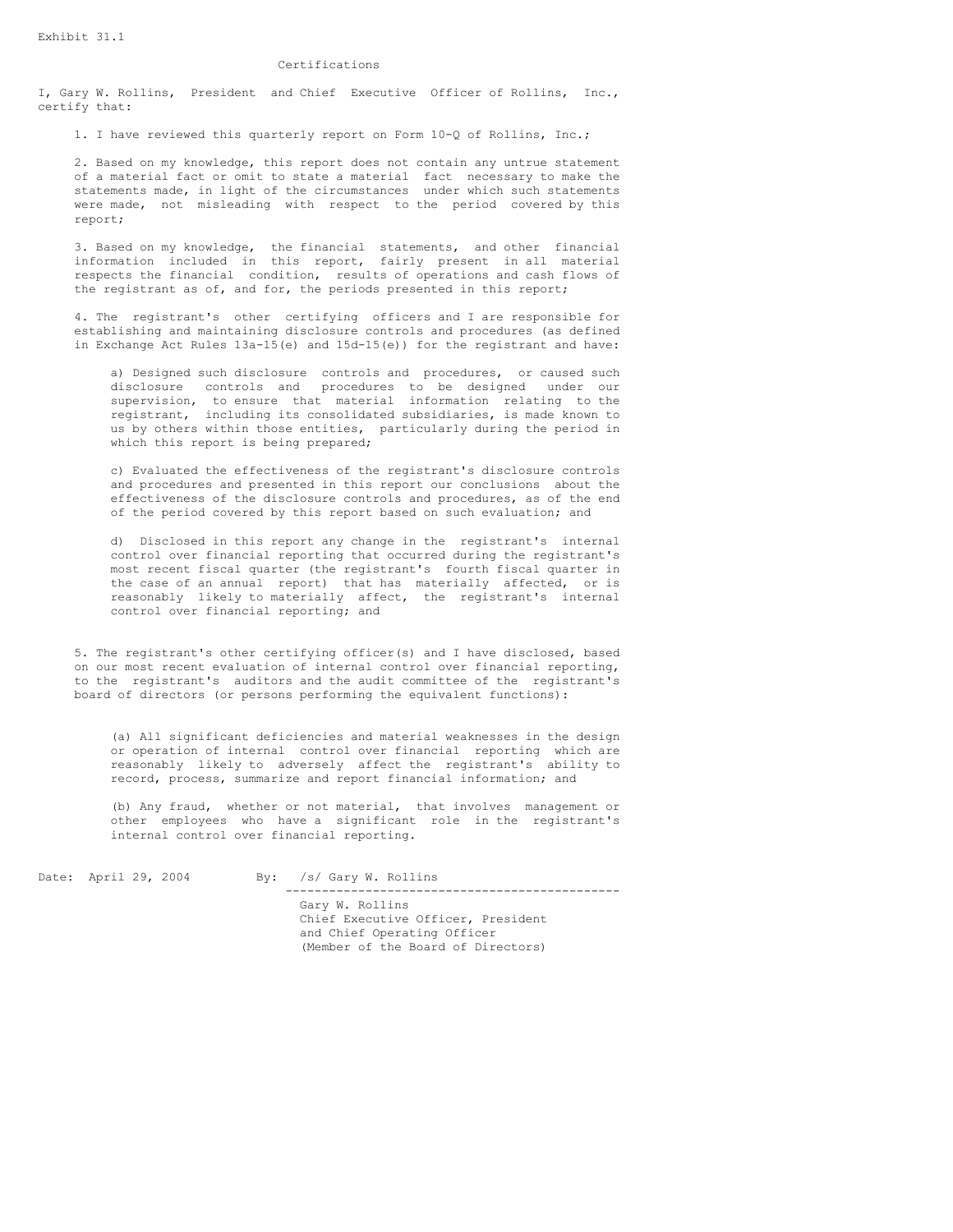Exhibit 31.2

I, Harry J. Cynkus, Chief Financial Officer of Rollins, Inc., certify that:

1. I have reviewed this quarterly report on Form 10-Q of Rollins, Inc.;

2. Based on my knowledge, this report does not contain any untrue statement of a material fact or omit to state a material fact necessary to make the statements made, in light of the circumstances under which such statements were made, not misleading with respect to the period covered by this report;

3. Based on my knowledge, the financial statements, and other financial information included in this report, fairly present in all material respects the financial condition, results of operations and cash flows of the registrant as of, and for, the periods presented in this report;

4. The registrant's other certifying officers and I are responsible for establishing and maintaining disclosure controls and procedures (as defined in Exchange Act Rules 13a-15(e) and 15d-15(e)) for the registrant and have:

a) Designed such disclosure controls and procedures, or caused such disclosure controls and procedures to be designed under our supervision, to ensure that material information relating to the registrant, including its consolidated subsidiaries, is made known to us by others within those entities, particularly during the period in which this report is being prepared;

c) Evaluated the effectiveness of the registrant's disclosure controls and procedures and presented in this report our conclusions about the effectiveness of the disclosure controls and procedures, as of the end of the period covered by this report based on such evaluation; and

d) Disclosed in this report any change in the registrant's internal control over financial reporting that occurred during the registrant's most recent fiscal quarter (the registrant's fourth fiscal quarter in the case of an annual report) that has materially affected, or is reasonably likely to materially affect, the registrant's internal control over financial reporting; and

5. The registrant's other certifying officer(s) and I have disclosed, based on our most recent evaluation of internal control over financial reporting, to the registrant's auditors and the audit committee of the registrant's board of directors (or persons performing the equivalent functions):

(a) All significant deficiencies and material weaknesses in the design or operation of internal control over financial reporting which are reasonably likely to adversely affect the registrant's ability to record, process, summarize and report financial information; and

(b) Any fraud, whether or not material, that involves management or other employees who have a significant role in the registrant's internal control over financial reporting.

Date: April 29, 2004 By: /s/ Harry J. Cynkus

---------------------------------------------- Harry J. Cynkus Chief Financial Officer and Treasurer (Principal Financial and Accounting Officer)